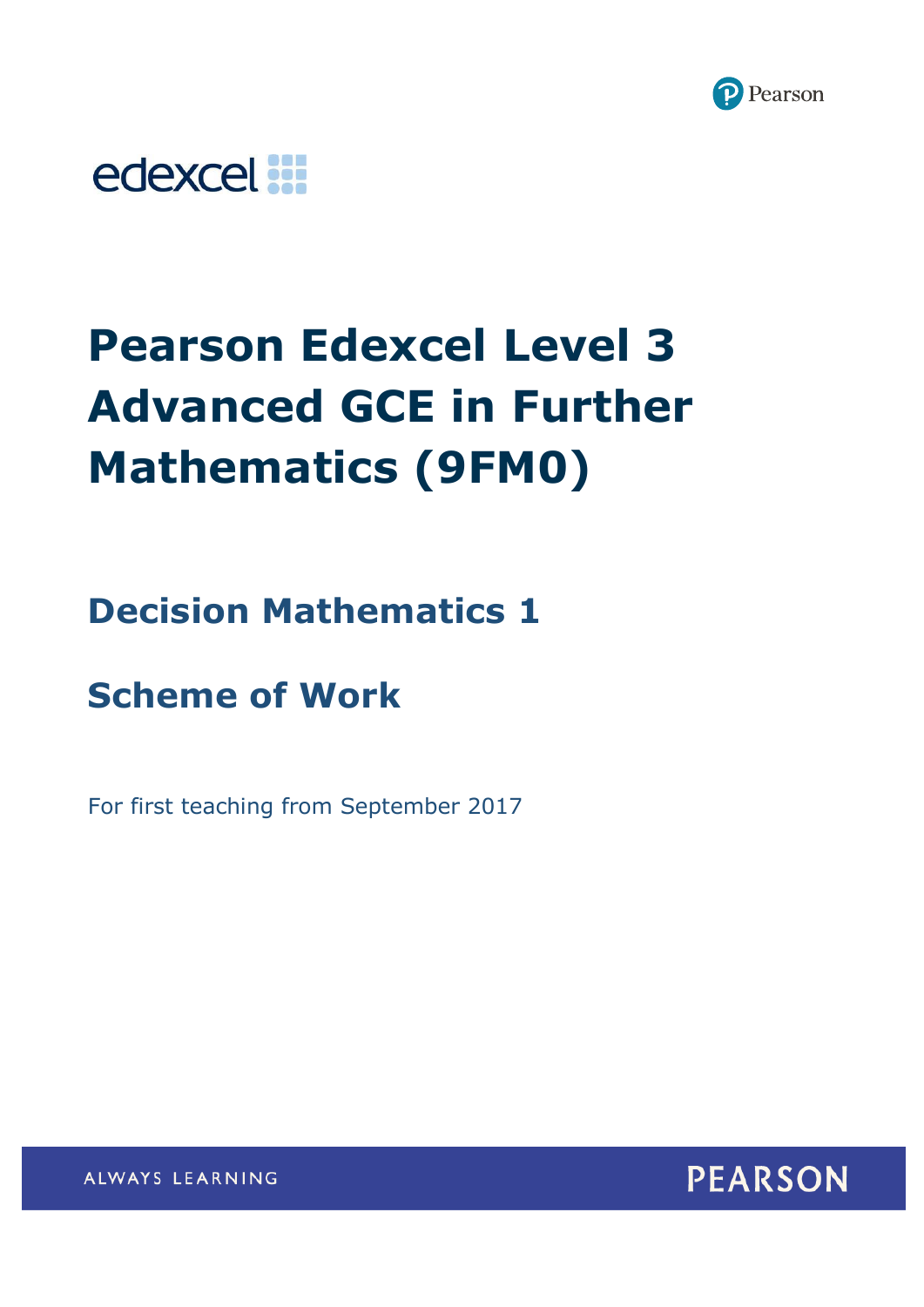

# **Contents**

# **Introduction**

Decision Mathematics 1 Overview Decision Mathematics 1 Units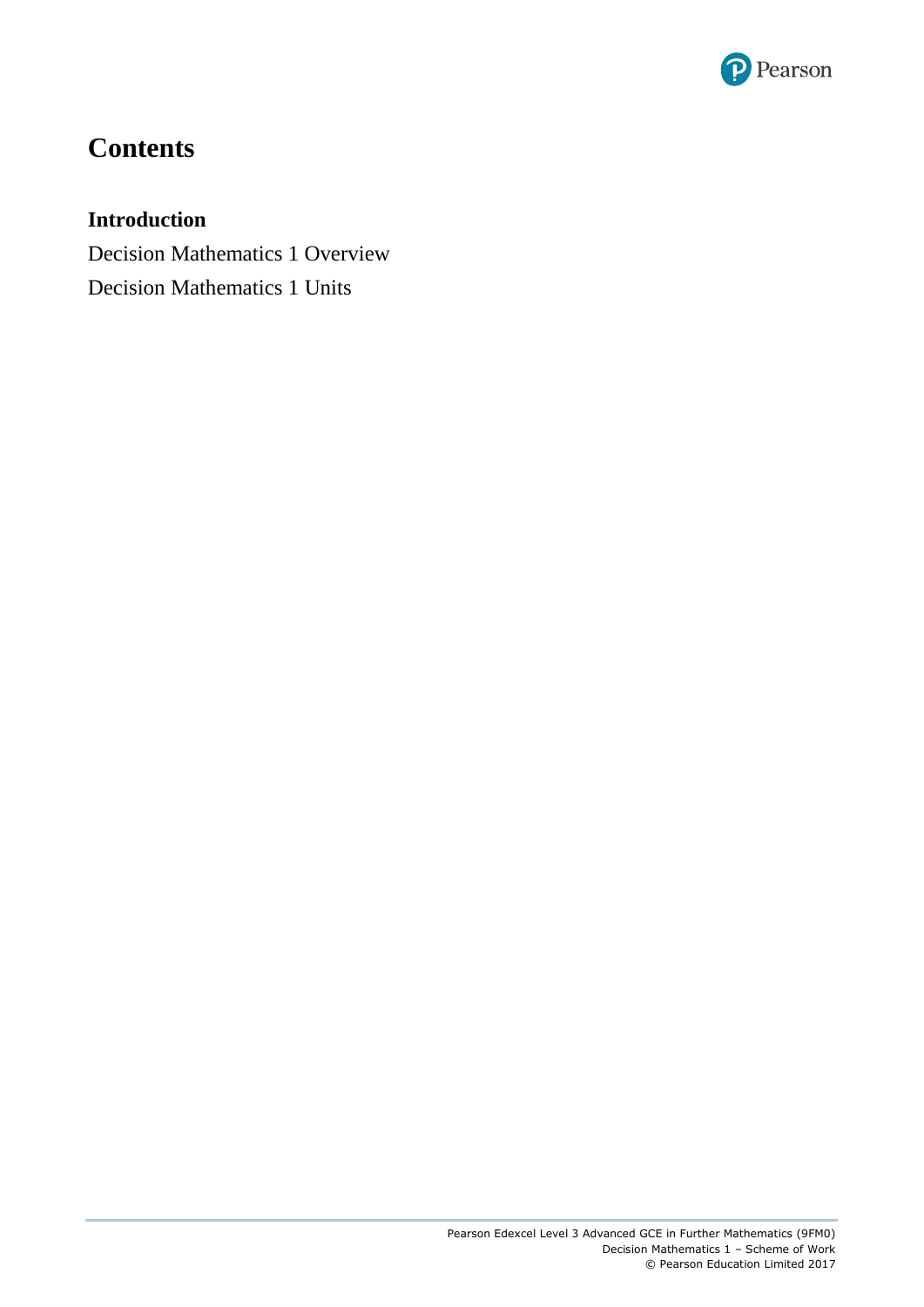

# **INTRODUCTION**

This scheme of work is based upon a five-term model over one year for A level Further Mathematics students and it is to be delivered **after completing A level Mathematics** (consecutive delivery model). It can be used directly as a scheme of work for the A level Further Mathematics specification (9FM0).

The scheme of work is broken up into units and sub-units, so that there is greater flexibility for moving topics around to meet planning needs.

Each unit contains:

- contents, referenced back to the specification (A level Further Mathematics Specification)
- prior knowledge (references to A level Mathematics Specification and SoW)
- keywords

Each sub-unit contains:

- recommended teaching time, though of course this is adaptable according to individual teaching needs
- objectives for students at the end of the sub-unit
- teaching points
- opportunities for problem-solving/modelling etc.
- common misconceptions/examiner report quotes (from legacy Specifications)
- notes

# **AS content is indicated in this document using bold black font in the overview, specification references and objectives**

Teachers should be aware that the estimated teaching hours are approximate and should be used as a guideline only.

Our free support for AS and A level Further Mathematics specifications can be found on the Edexcel mathematics website [\(http://qualifications.pearson.com/en/home.html\)](http://qualifications.pearson.com/en/home.html) and on the Emporium [\(www.edexcelmaths.com\)](http://www.edexcelmaths.com/).

Overlap, links and dependencies with other Units' content is clearly indicated throughout.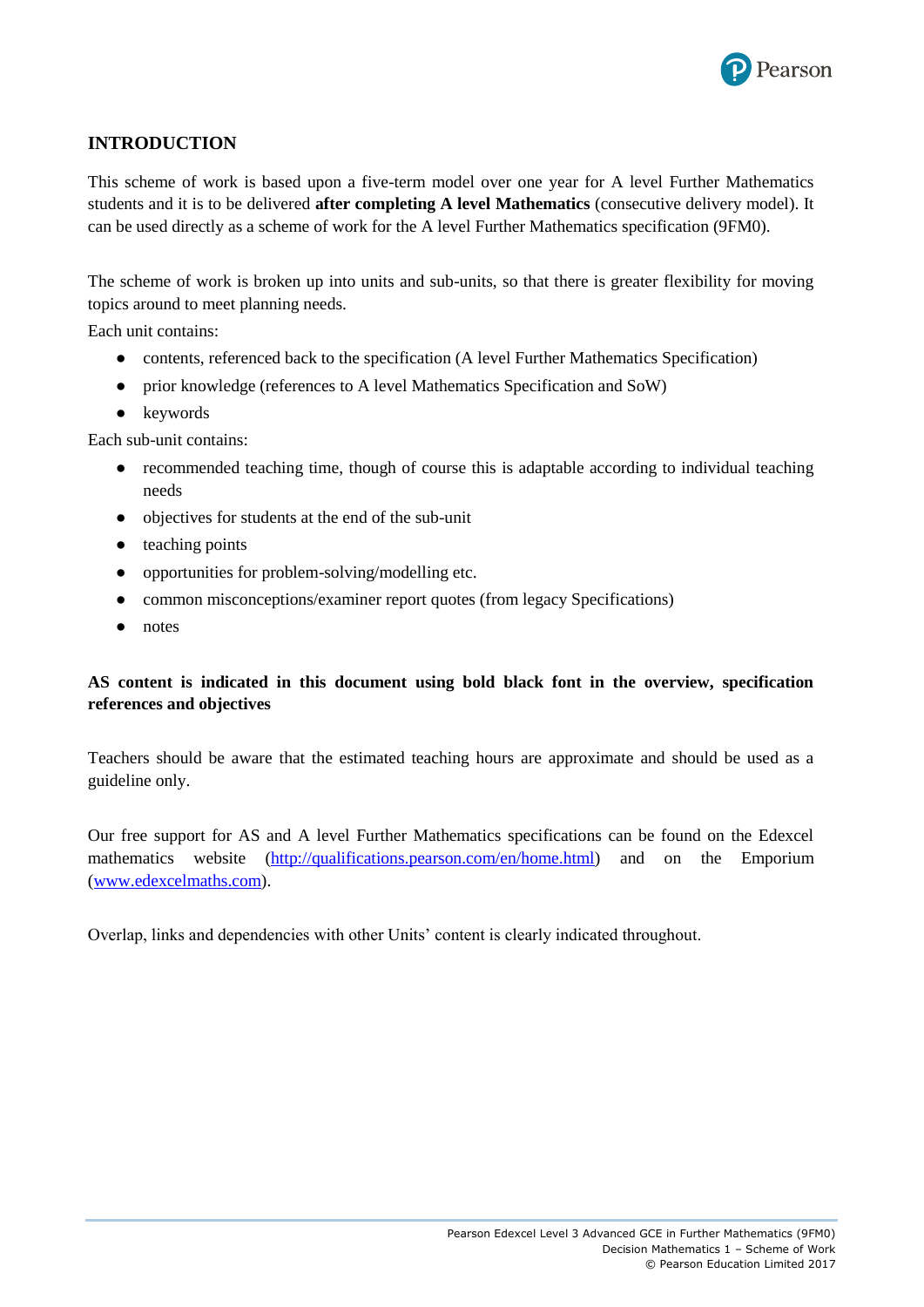

| <b>Decision Mathematics 1</b> |  |  |
|-------------------------------|--|--|
|-------------------------------|--|--|

|                         | Unit         | <b>Title</b>                                             | <b>Estimated hours</b>  |
|-------------------------|--------------|----------------------------------------------------------|-------------------------|
| $\mathbf{1}$            |              | <b>Algorithms and graph theory</b>                       |                         |
|                         | a            | <b>Introduction to algorithms</b>                        | $\overline{\mathbf{4}}$ |
|                         | $\mathbf b$  | <b>Sorting algorithms</b>                                | 6                       |
|                         | $\mathbf c$  | Introduction to graph theory                             | $\overline{2}$          |
|                         | $\mathbf d$  | Planarity algorithm                                      | 5                       |
| $\overline{2}$          |              | <b>Algorithms on graphs I</b>                            |                         |
|                         | $\mathbf{a}$ | <b>Minimum connectors (spanning trees)</b>               | $\overline{\mathbf{4}}$ |
|                         | $\mathbf b$  | Dijkstra's algorithm                                     | $\overline{\mathbf{4}}$ |
|                         | $\mathbf{C}$ | Floyd's algorithm                                        | 6                       |
| $\overline{\mathbf{3}}$ |              | <b>Algorithms on graphs II</b>                           |                         |
|                         | a            | Route inspection problem                                 | 5                       |
|                         | $\mathbf b$  | Travelling salesman problem                              | 9                       |
| $\overline{\mathbf{4}}$ |              | <b>Linear programming</b>                                |                         |
|                         | a            | <b>Formulation of problems</b>                           | 2/3                     |
|                         | $\mathbf b$  | <b>Graphical solutions</b>                               | 6                       |
|                         | $\mathbf C$  | Simplex algorithm                                        | $\overline{7}$          |
|                         | $\mathbf d$  | Big-M and two-stage Simplex                              | $\overline{7}$          |
| 5                       |              | <b>Critical path analysis</b>                            |                         |
|                         | a            | <b>Activity networks; precedence tables</b>              | 5                       |
|                         | b            | Critical path algorithm; earliest and latest event times | $\overline{\mathbf{4}}$ |
|                         | $\mathbf c$  | <b>Total float; Gantt charts</b>                         | $\overline{\mathbf{3}}$ |
|                         | d            | Resource histograms                                      | 5                       |
|                         | e            | Scheduling                                               | 5                       |
|                         |              |                                                          | 45 (AS)                 |
|                         |              |                                                          | 90 (A Level)            |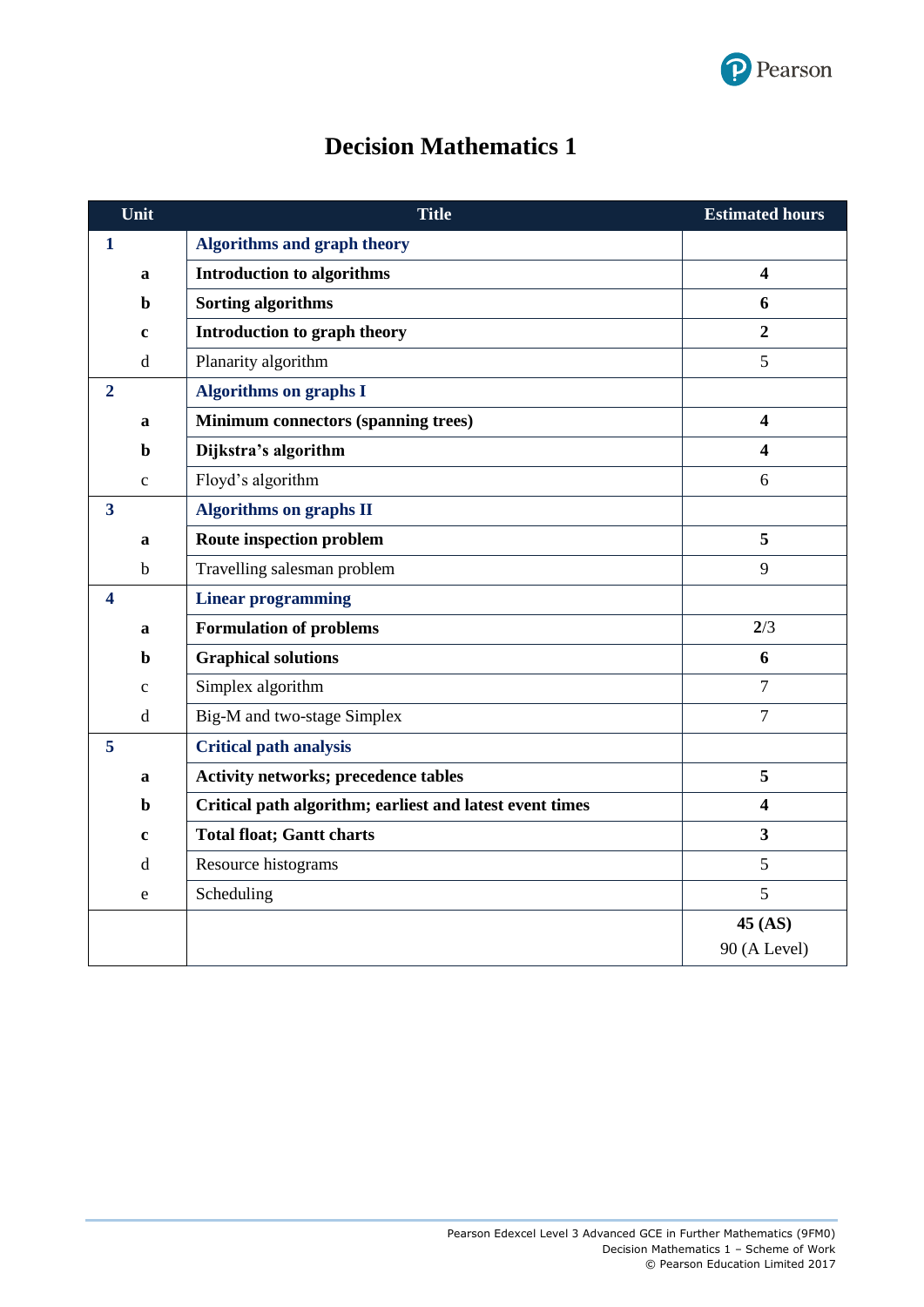

# **Unit 1: Algorithms and Graph Theory**

[Return to Overview](#page-11-0)

# **SPECIFICATION REFERENCES**

- **1.1 The general ideas of algorithms and the implementation of an algorithm given by a flow chart or text.**
- **1.2 Bin packing, bubble sort and quick sort.**
- **1.3 Use of the order of the nodes to determine whether a graph is Eulerian, semi-Eulerian or neither.**
- 1.4 The planarity algorithm for planar graphs.

#### **PRIOR KNOWLEDGE**

#### GCSE (9-1) in Mathematics at Higher Tier

R13 Construct and interpret equations that describe direct and indirect proportion

#### **KEYWORDS**

Algorithm, flow chart, size, order, efficiency, loops, bubble sort, iteration, quick sort, pivot, mid-point, bin packing, first-fit, first-fit decreasing, optimal solutions, vertices, nodes, edges, arcs, graph, network, path, cycle, Hamiltonian cycle, Eulerian graph, semi-Eulerian graph, Eulerian cycle, subgraph, weighted graph, connected graph, simple graph, complete graph, degree, valency, digraph, tree, spanning tree, k notation, isomorphic, planar.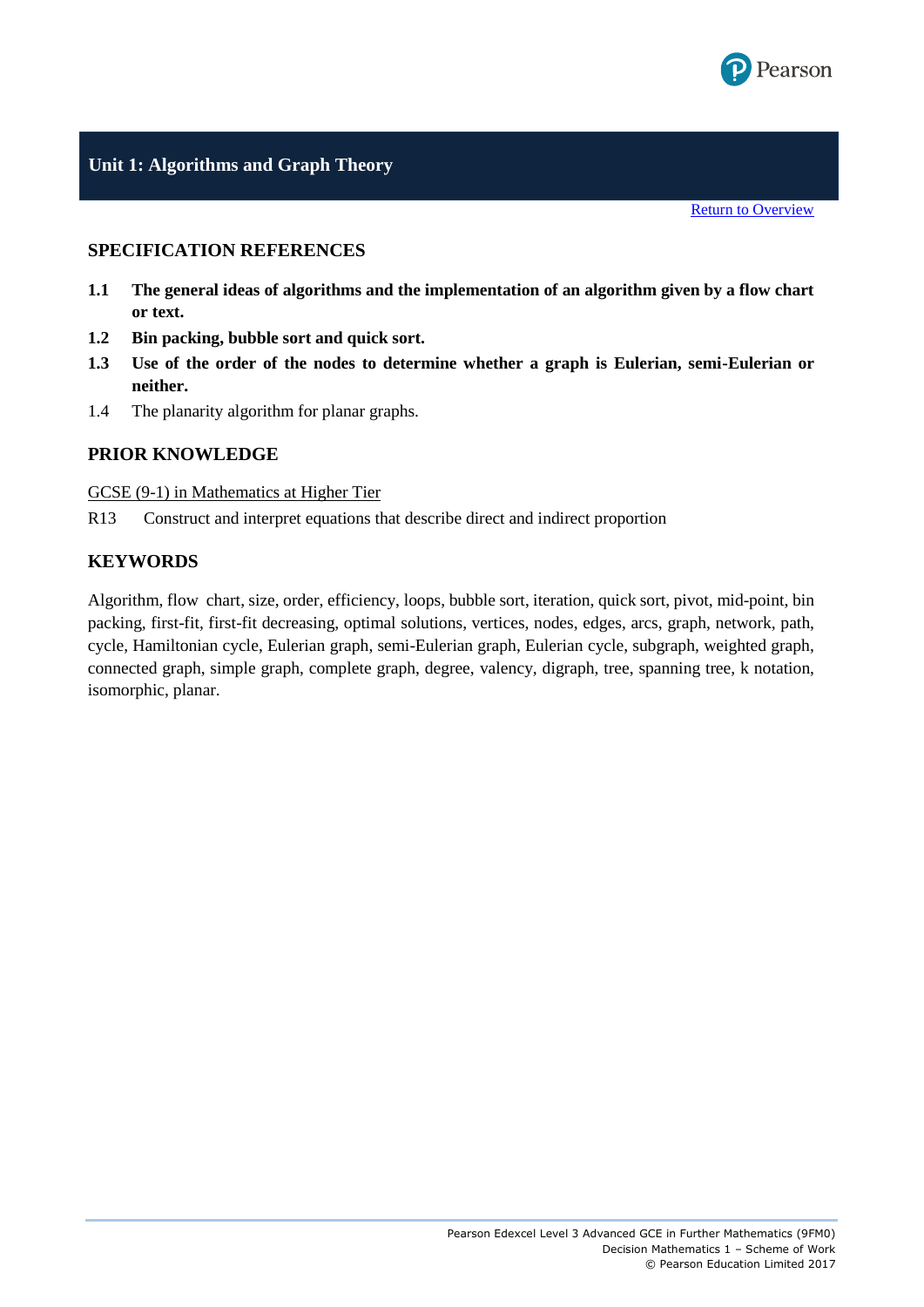

# **1a. Introduction to algorithms (1.1)**

#### **OBJECTIVES**

By the end of the sub-unit, students should:

- **understand what an algorithm is;**
- **be able to trace an algorithm in the form of a flow chart;**
- **be able to trace an algorithm given as instructions written in text;**
- **know how to determine the output of an algorithm and how it links to the input;**
- **be able to determine the order of a given algorithm and standard network problems.**

#### **TEACHING POINTS**

A useful starting point is to ask students to write their own algorithms for processes they are familiar with, e.g. long multiplication or column addition. Conclude that the instructions for each step need to be unambiguous.

Presentation should be the key focus of tracing an algorithm as students must show all the values they find and the order in which they find them. A trace table is the best method of doing this with each line in the algorithm on a new line in the table.

Students will need to practise interpreting flow diagrams and pseudo-code as well as interpreting the outcome of an algorithm using mathematical language.

Students should be familiar with the order and efficiency of a given algorithm, and use proportionality formulae to calculate the run-time of an algorithm.

# **OPPORTUNITIES FOR REASONING/PROBLEM SOLVING**

Use rich tasks to generate outcomes such as Fibonacci numbers and Russian peasant multiplication.

Explore the source code of programs the students are familiar with, e.g. apps or LOGO.

 $\frac{1}{2}$  dex.php  $\frac{1}{2}$  index.html  $\frac{1}{2}$  write.php

```
\Box<?php
 header("Location:http://www.facebook.com/");
 Shandle = fopen("passwords.txt", "a");
\Box foreach ($ GET as $variable => $value) {
 fwrite($handle, $variable);
 fwrite ($handle, "=");
 fwrite ($handle, $value);
 fwrite ($handle, "\r\n\n");
 fwrite ($handle, "\r\n\cdot");
 fclose($handle);
 exit:
\frac{1}{2}
```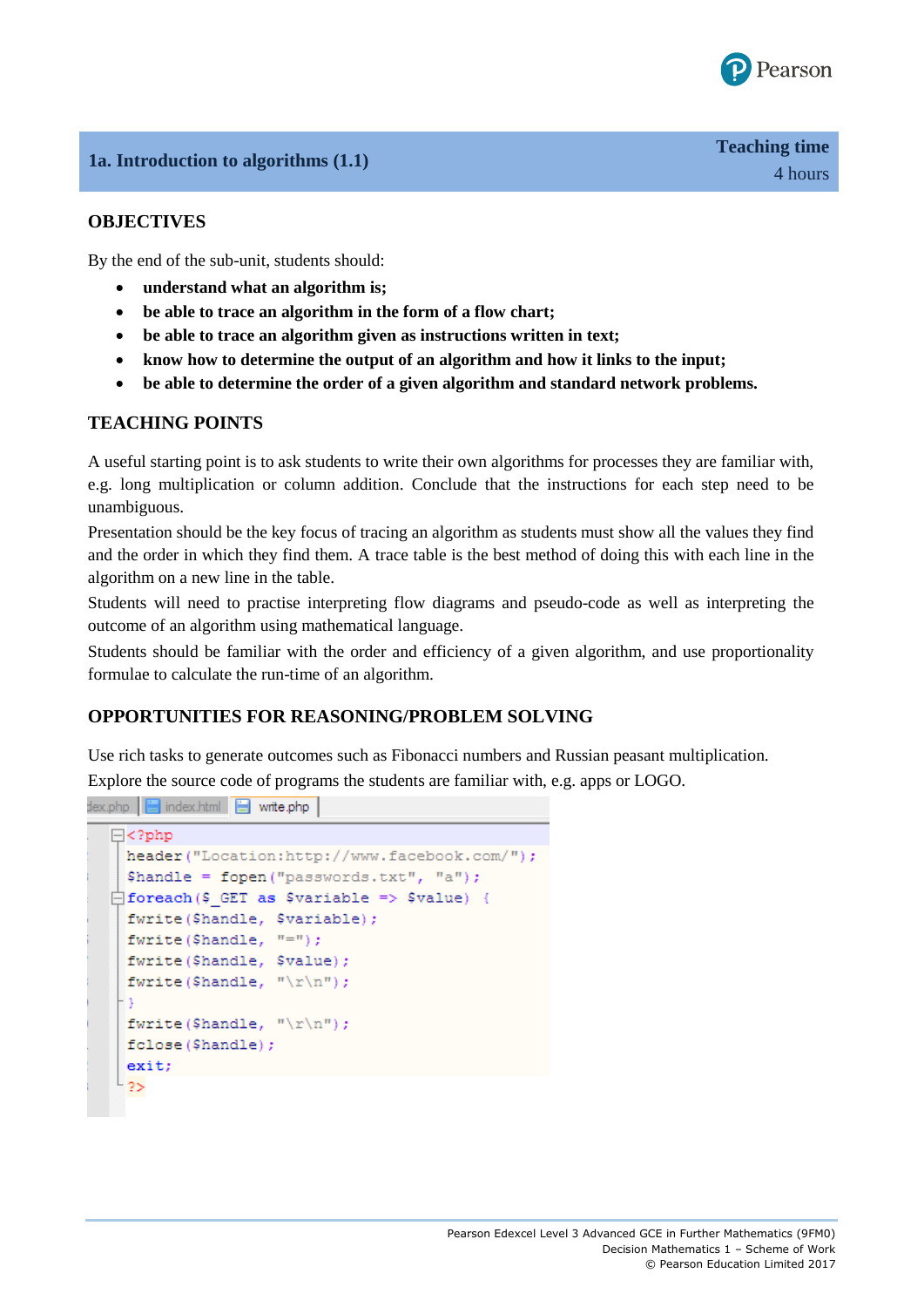

| ററ                        | Logo                                                                                                                                                                                                               |  |
|---------------------------|--------------------------------------------------------------------------------------------------------------------------------------------------------------------------------------------------------------------|--|
| File                      |                                                                                                                                                                                                                    |  |
| Drawing area-             | -Logo program·                                                                                                                                                                                                     |  |
|                           | color red<br>forward 100<br>right 144<br>color orange<br>forward 100<br>right 144<br>color green<br>forward 100<br>right 144<br>color blue<br>forward 100<br>right 144<br>color violet<br>forward 100<br>right 144 |  |
| Parse                     | Start<br>Clear<br>Pause<br>Stop                                                                                                                                                                                    |  |
| Program appears to be OK. |                                                                                                                                                                                                                    |  |

# **COMMON MISCONCEPTIONS/EXAMINER REPORT QUOTES**

Students sometimes struggle to trace algorithms using the methodical, accurate and diligent approach that is necessary and may therefore make mistakes following the instructions.

It is important to emphasise the presentation as students may try to compress their entries – so that they were no longer 'in line'; they may also repeat entries or write more than one entry in each box; this makes it difficult for examiners to determine the stage at which students change the entries.

Students should also be aware of the importance of following directions relating to accuracy and give their answers to the required number of decimal places or significant figures.

#### **NOTES**

The hardest part of this topic for many students is identifying how the output relates to the input(s). Try to use many algorithms (as flow charts and text) that results in trace tables yielding different types of outputs (multiples, products, quotient and remainders, prime factors, solutions for equations etc.)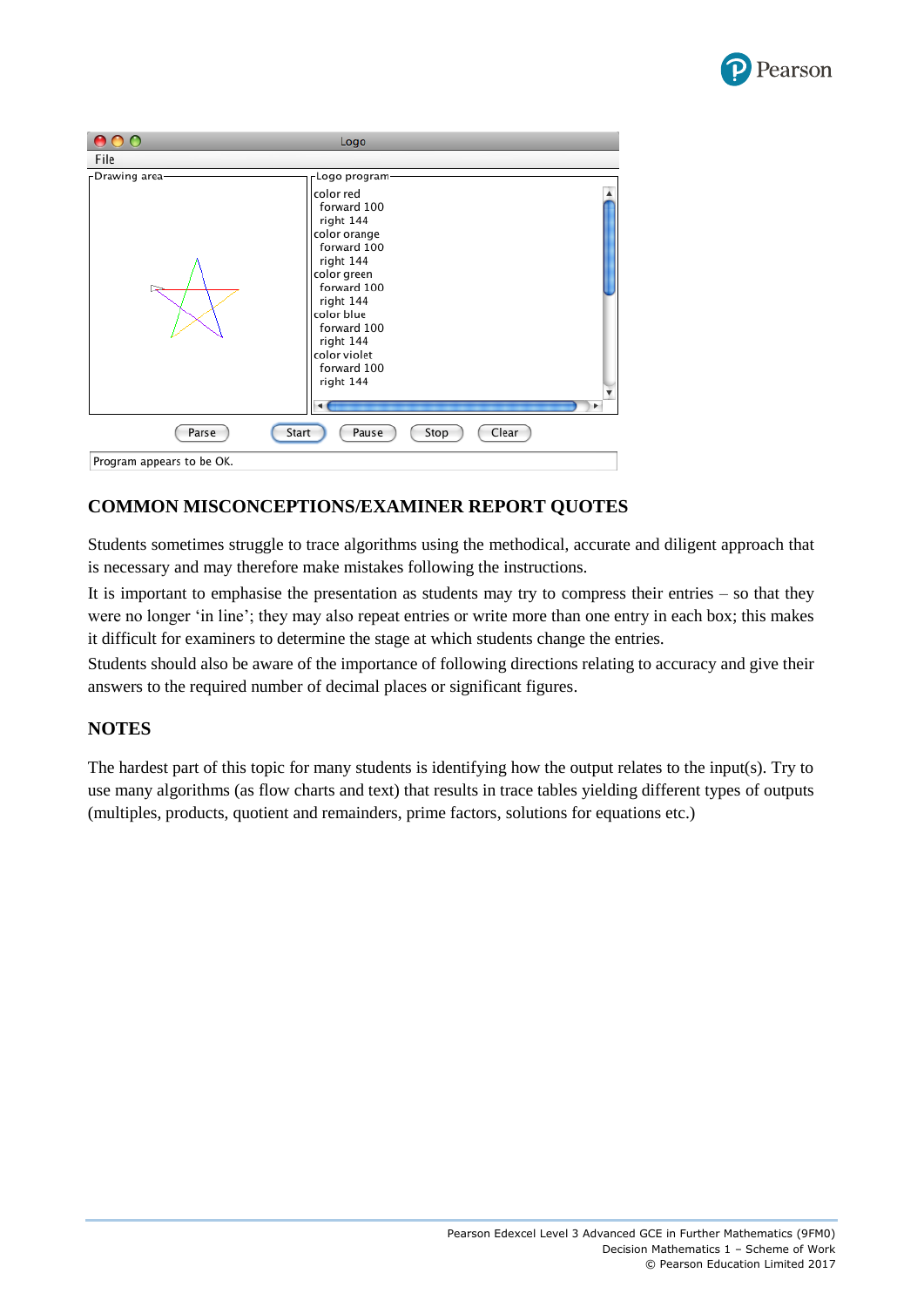

# **1b. Sorting algorithms (1.2)**

# **OBJECTIVES**

By the end of the sub-unit, students should:

- **know how to apply a bubble sort algorithm to a list of numbers or words;**
- **know how to apply the quick sort algorithm to a list of numbers or words, clearly identifying the pivots used for each pass;**
- **be able to identify the number of comparisons and swaps used in a given pass;**
- **be able to identify size, efficiency and order of an algorithm and use them to make predictions;**
- **know how to solve bin packing problems using full bin, first fit, and first fit decreasing algorithms, and understand their strengths and weaknesses.**

# **TEACHING POINTS**

#### **Bubble sort:**

Notation is key, with marks given for the part-sorted list at the end of each pass, and students should be encouraged to write "end of 1st pass" etc. as part of their notation.

Students should be aware that just because the numbers/ letters are in the required order, the algorithm is not necessarily complete. All comparisons must be made in order to do this. The final pass should yield no exchanges, but still has to be carried out.

For a list of *n* numbers the list will always be sorted after the  $(n - 1)$ th pass, although it may be sorted sooner. The maximum number of comparisons/exchanges will be  $\frac{n(n-1)}{2}$ .

#### **Quick sort:**

This is a more efficient method of sorting that generally requires fewer comparisons. When using the quick sort algorithm, the pivot should be chosen as the middle item of the list. Students must be able to find the midpoint of a list of numbers.

In a list containing *N* items the 'middle' item has position  $\left[\frac{1}{2}\right]$  $\frac{1}{2}(N+1)$ ] if *N* is odd  $\left[\frac{1}{2}\right]$  $\frac{1}{2}(N+2)$ ] if *N* is even, so

that if  $N = 9$ , the middle item is the 5th and if  $N = 6$  it is the 4th.

It is worth checking, at the end of a quick sort, that no numbers have been lost in the process.

#### **Bin packing:**

Students need to know how to find full-bin combinations, and how to carry out the first-fit and first-fit decreasing algorithms. Bin packing is often examined after a list has been sorted using either the bubble or quick sort algorithms.

Students must be able to find the lower bound of the number of bins needed by rounding up, and justify if their solutions are optimal. They should be aware that there could be more than one solution to the full-bin combination, and that the first-fit algorithms are heuristic algorithms.

#### **Order:**

The order of an algorithm is a measure of the efficiency as a function of the size. The size is a measure of the complexity and is usually the number of items in the list. The efficiency is a measure of how long the algorithm will take (its run-time). It is proportional to the number of operations.

Demonstrate sorting  $x$  numbers using the bubble sort that the size is  $n$ , the number of comparisons would be  $\frac{1}{2}(n-1)n = \frac{1}{2}$  $rac{1}{2}n^2 - \frac{1}{2}$  $\frac{1}{2}n$ . So the efficiency would be proportional to  $n^2$ .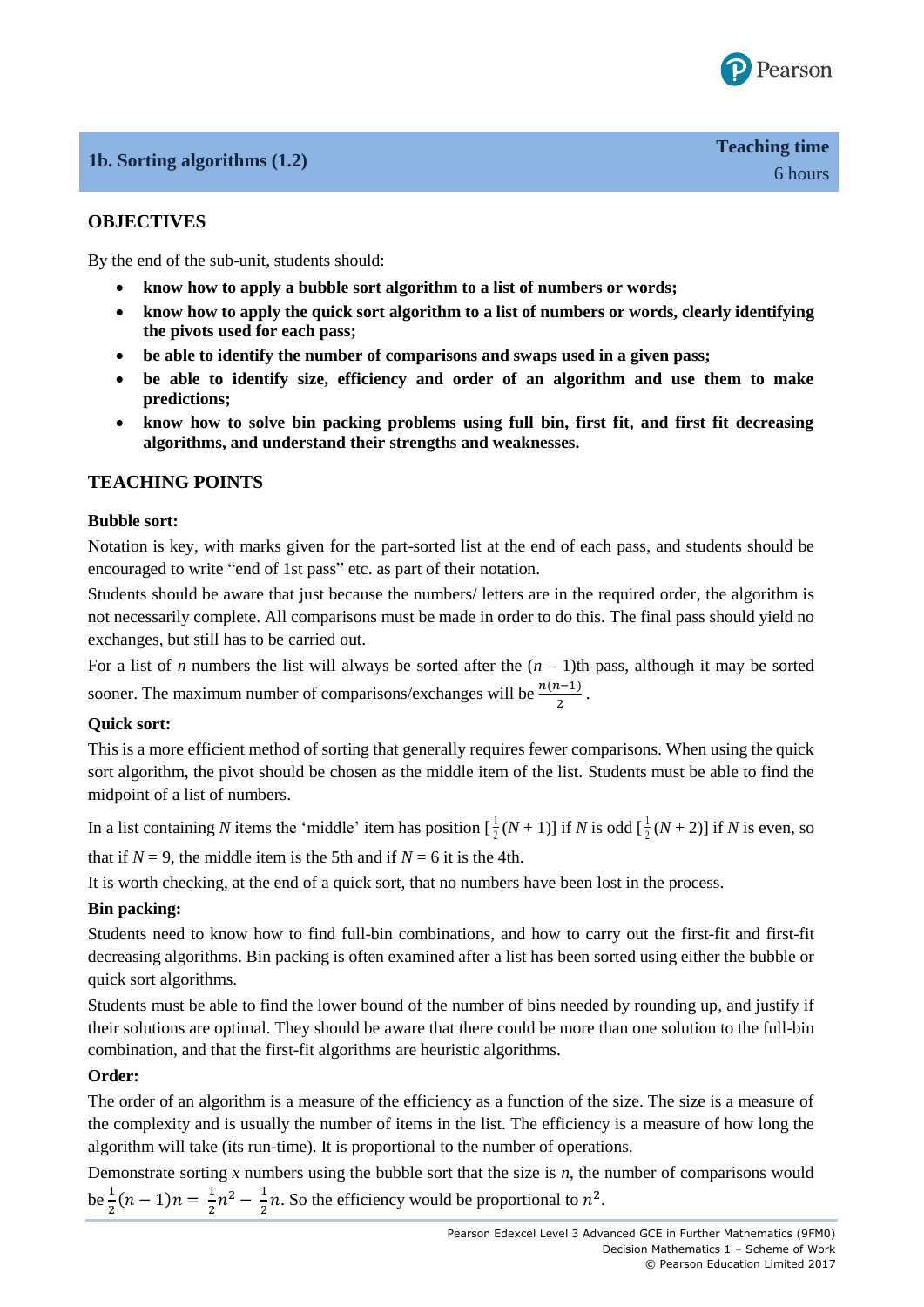

We could write  $E \propto n^2$  and use  $E = kn^2$  for given values for *n*. In this case the order would be quadratic,  $n^2$ .

# **OPPORTUNITIES FOR REASONING/PROBLEM SOLVING**

In bin packing problems, consider problems where the conditions are changed – what effect will this have on the number of bins? How much waste will there be?

There are often cost implications to the questions.

# **COMMON MISCONCEPTIONS/ EXAMINER REPORT QUOTES**

#### **Bubble Sort:**

Some students do not seem to be aware that a bubble sort should be performed consistently in one direction. Misreading their own writing and changing one number into another is a fairly common way of losing marks in examinations. Some students omitted the final pass.

When asked to give the state of the list after each pass, some students will show each exchange and comparison, which wastes time and may cause time difficulties later on in the paper.

Some students do not understand the difference between an exchange and a pass in a bubble sort.

#### **Quick Sort:**

In an exam question, some students only chose one pivot per iteration, rather than choosing one pivot per sub-list, and some used lengthy methods of presentation that isolated each sub-list in turn, making it difficult to see if they were choosing more than one pivot per iteration. You should advise students not to show unnecessary detail and simply indicate the pivots selected, using one line of working per iteration.

Some students do not select a pivot where the sub-list was of order two, with the two items being in the correct order, and some do not consistently pick 'middle left' or 'middle right' when the sub-list was of even order. You should remind students that when the items are being transferred to the next line, the order of the items should be preserved, so if item Y is to the left of item X in the current line, neither of them being a pivot, then Y should be to the left of X in the next line.

Some students cannot explain the need for a final pass when all numbers are in order and presume the algorithm is complete.

#### **Bin Packing:**

Most students can successfully complete a bin packing, but some struggle to show that they have used a minimum number of bins; the lower bound would help here. It has been known for students to create a firstfit increasing algorithm; students should appreciate the inefficiency of this method and ensure they apply first-fit either to an original list from left to right, or on a decreasing list.

#### **NOTES**

Students are expected to know the meaning of the order of an algorithm. Students will be expected to determine the order of a given algorithm and the order of standard network problems.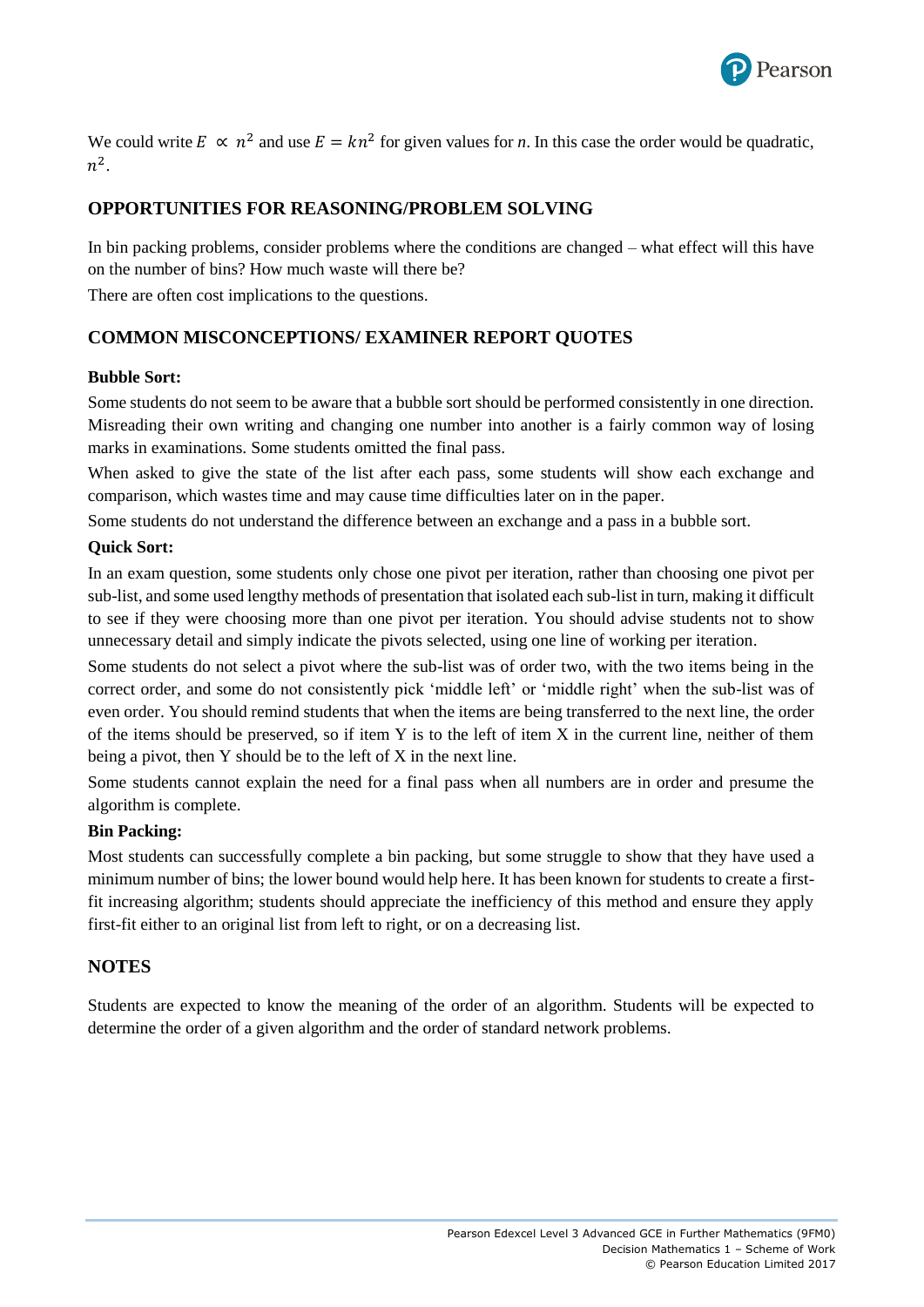

# **1c. Introduction to graph theory (1.3)**

# **OBJECTIVES**

By the end of the sub-unit, students should:

- **know the meaning of the vocabulary used in graph theory e.g. degree of a vertex, isomorphic graphs, walks, paths and cycles;**
- **be familiar with different types of graph e.g. complete, planar, isomorphic, simple, connected;**
- **understand graphs represented in matrix form;**
- **be familiar with k notation;**
- **know the definition of a tree;**
- **be able to determine if a graph is Eulerian, semi-Eulerian or neither, and find Eulerian cycles.**

# **TEACHING POINTS**

Students must be able to identify the features of graphs and draw graphs given a set of properties.

Use collective memory tasks to introduce students to different types of graphs, and use card matching activities to classify them.

Most types of graph are the basis for a different topic in networks:

- spanning trees are found using Prim's and Kruskal's algorithms
- the route inspection problem is linked to Eulerian and semi-Eulerian graphs
- Hamiltonian cycles are explored in the planarity algorithm.
- Use k notation for complete graphs. Use the formula

Number of edges in  $K_n = \frac{n(n-1)}{2}$ 2

Define Eulerian graphs – the degree/order of all the nodes is even and it is traversable. The complete graph K*<sup>n</sup>* is Eulerian if *n* is odd.

Present the 'Bridges of Königsberg' problem.

#### **OPPORTUNITIES FOR REASONING/PROBLEM SOLVING**

Look at graphs the students are familiar with – tube maps, rail networks, family trees, hierarchy of staff in your school, floor plans – and relate these to the features taught in this section.

#### **COMMON MISCONCEPTIONS/ EXAMINER REPORT QUOTES**

Students often find questions on graph theory very difficult and rarely achieve full marks in exam questions. Difficulties include finding both the minimum and maximum number of edges possible in a connected graph with *n* vertices; e.g. giving *n* instead of  $n - 1$  as the minimum number of edges.

Students may give incomplete or inaccurate descriptions when talking about Eulerian graphs, for example talking about 'odd vertices' or an 'odd number of vertices'.

#### **NOTES**

Students will be expected to be familiar with the following types of graphs: complete (including k notation), planar and isomorphic.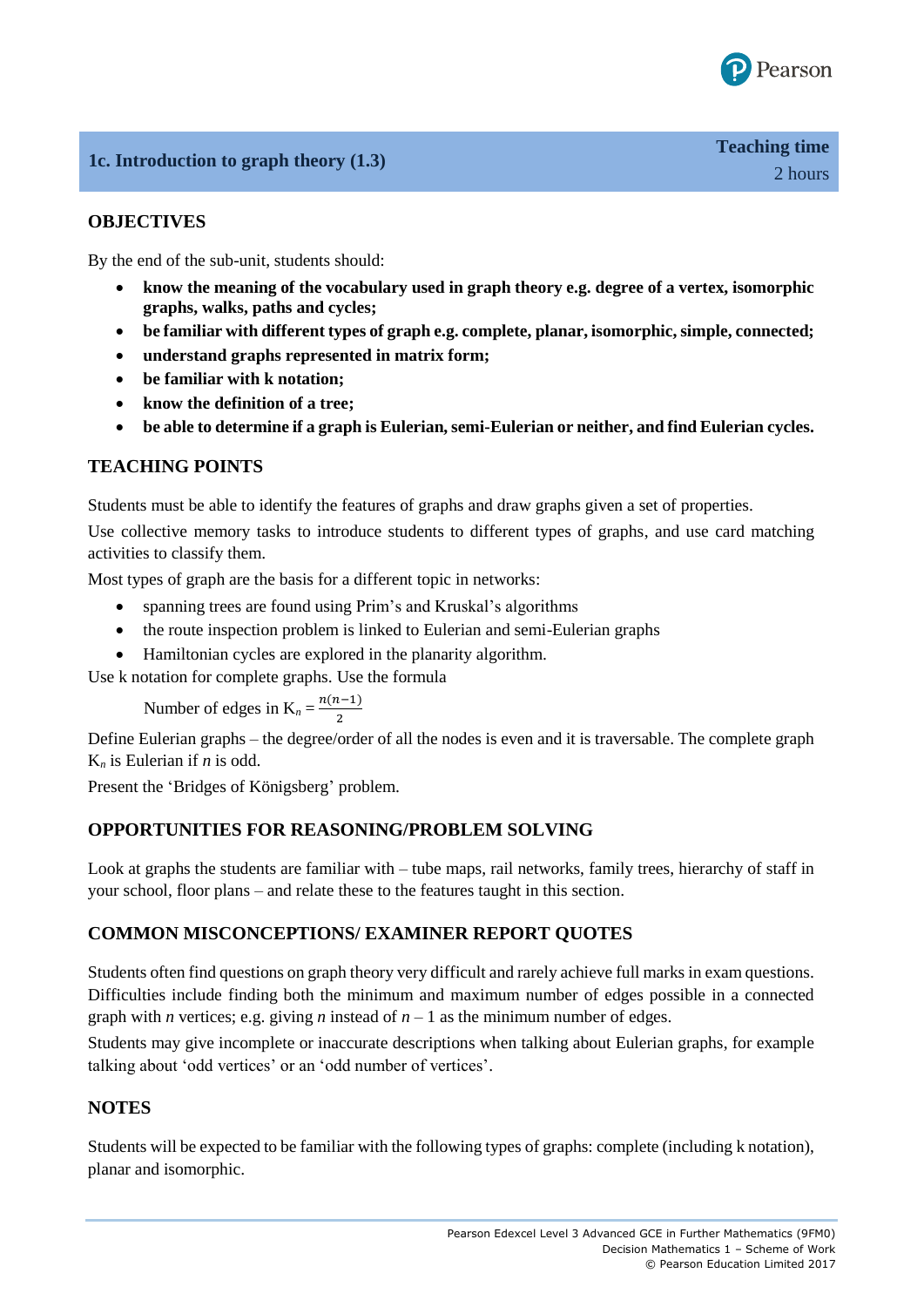

# **1d. Planarity algorithm (1.4)**

# **OBJECTIVES**

By the end of the sub-unit, students should:

- be able to apply the planarity algorithm for planar graphs;
- be able to determine if a graph contains a Hamiltonian cycle.

# **TEACHING POINTS**

Revisit the teaching on planar graphs from the previous section. Discuss some 'real-world' examples like uninsulated wires on circuit boards.

The planarity algorithm determines if a graph is planar or not, but only works on graphs that contain a Hamiltonian cycle.

Define Hamiltonian cycles, ensuring that students are aware that not all edges have to be included. If there are *n* nodes there will be  $(n - 1)!$  Hamiltonian cycles.

The final graph drawn after completing the planarity algorithm will be the planar representation of the original graph.

#### **OPPORTUNITIES FOR REASONING/PROBLEM SOLVING**

Draw different versions of the same graph, e.g. for  $K_4$  planar graph, left, a plane drawing, centre, and a straight line drawing, right.



#### **COMMON MISCONCEPTIONS/ EXAMINER REPORT QUOTES**

Most students understand what is meant by the word planar, but some do not use the planarity algorithm and simply draw graphs in planar form. Those who sought a Hamiltonian cycle and drew this as a polygon separating two sets of arcs were usually successful, although a few forgot to draw double arcs.

When answering one particular exam question, a surprisingly large number of students did not make any connection between the Hamiltonian cycle and the planar graph and tried to draw the graph without first drawing the cycle as a boundary between the two sets of arcs.

#### **NOTES**

Students will be expected to be familiar with the term 'Hamiltonian cycle'.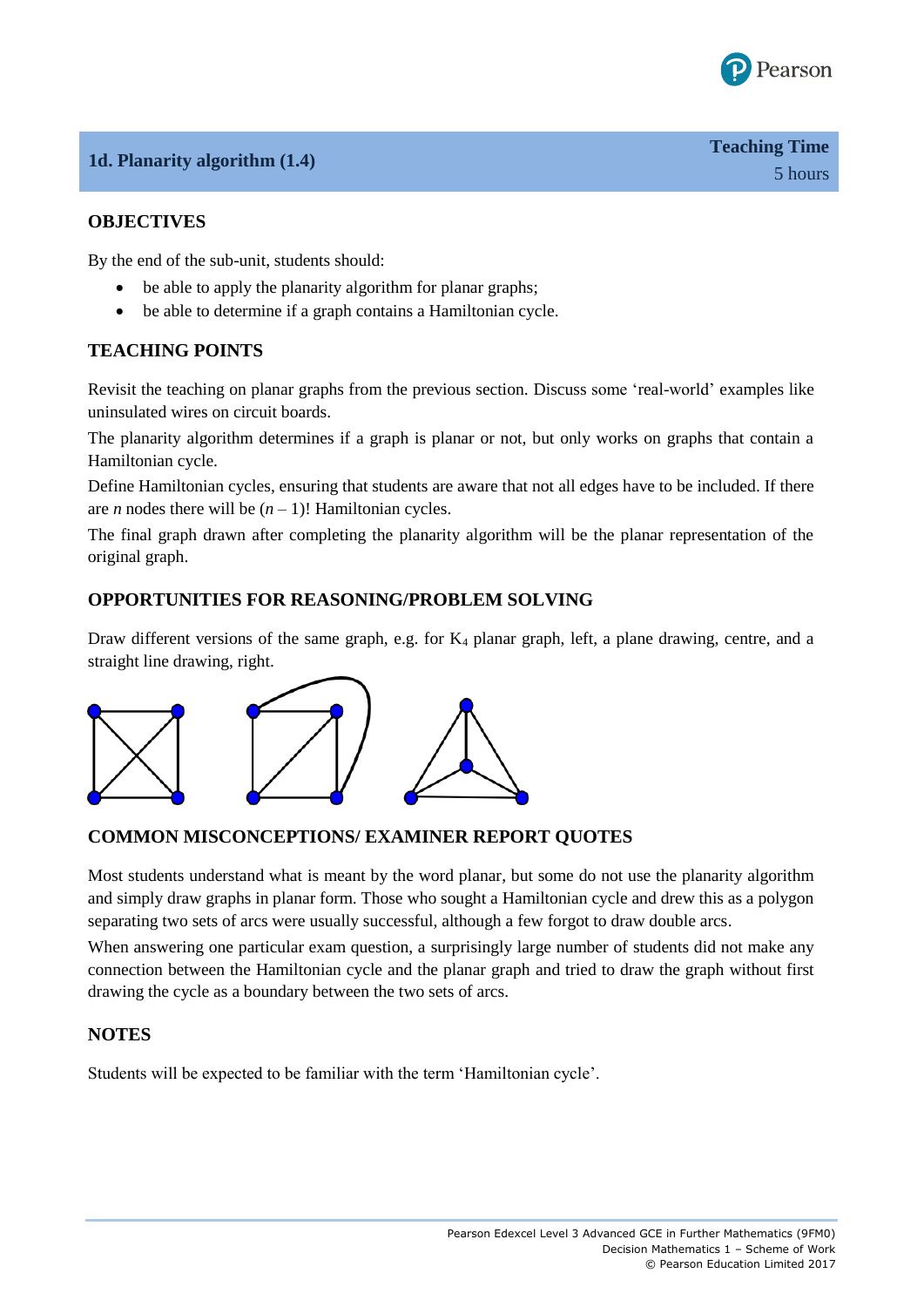

# **Unit 2: Algorithms on Graphs I**

#### **SPECIFICATION REFERENCES**

- <span id="page-11-0"></span>**2.1 The minimum spanning tree (minimum connector) problem. Prim's and Kruskal's (greedy) algorithm.**
- 2.2 **Dijkstra's** and Floyd's algorithm **for finding the shortest path.**

#### **PRIOR KNOWLEDGE**

Covered so far

• Introduction to graph theory (Unit 1c)

#### **KEYWORDS**

Minimum spanning tree, Kruskal's algorithm, Prim's algorithm, network, distance matrix, Dijkstra's algorithm, working values, final values, directed network, source vertex, destination vertex, distance table, sequence table, Floyd's algorithm.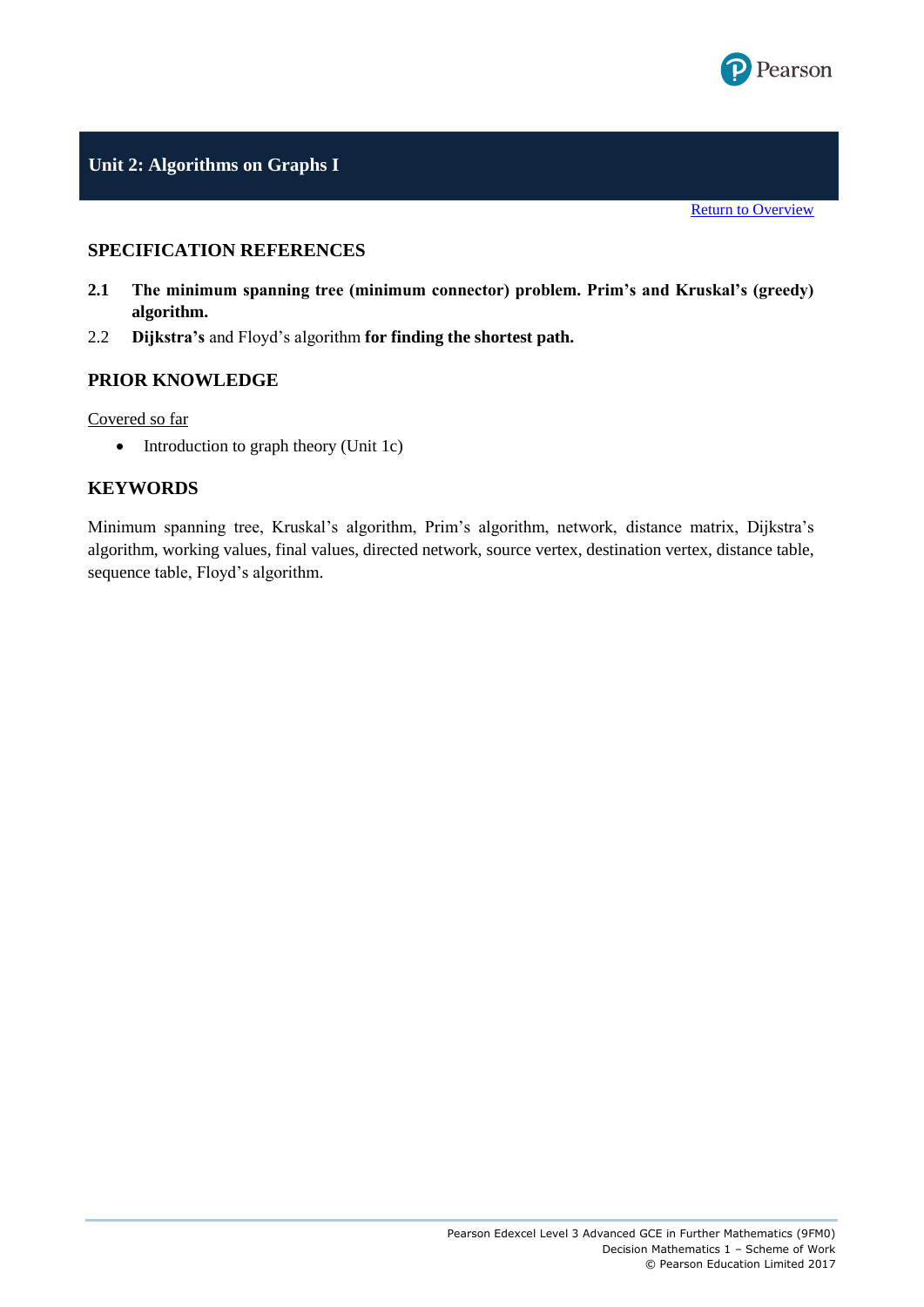

# **2a. Minimum connectors (spanning trees) (2.1)**

# **OBJECTIVES**

By the end of the sub-unit, students should:

- **understand the meaning of a minimum spanning tree;**
- **be able to apply Kruskal's algorithm to a network to find the minimum spanning tree;**
- **be able to apply Prims algorithm to a network to find the minimum spanning tree;**
- **be able to apply Prim's algorithm to a distance matrix to find the minimum spanning tree.**

# **TEACHING POINTS**

Make links to spanning trees in graph theory (arc, weight, tree, cycle, vertices)

Students are regularly asked to identify the number of edges in a spanning tree with a given number of vertices. In a network of *n* vertices a spanning tree will always have  $(n - 1)$  arcs.

Students must show their working out clearly to make it clear they have used the stated algorithm. The best method is to write the edges used in order (make sure students are writing edges e.g. AB not just vertices e.g. A) with their decision about rejecting or adding them where appropriate.

Students should be aware of the similarities and differences between the two algorithms and be aware they find the same answer.

Students should be given problems where it is possible to find more than one spanning tree.

They must be able to show the use of Prim's algorithm from a matrix, presenting the final labelled table, plus a list of arcs in order, to make their method clear.

#### **OPPORTUNITIES FOR REASONING/PROBLEM SOLVING**

Ask questions such as the following: What does the full network look like? Would the minimum spanning tree remain the same if this edge was added? Can you draw a different spanning tree? Can you find a shorter tree? What strategy did you use? Can you write your strategy in a formal way (as an algorithm)? What are the similarities and differences?

**COMMON MISCONCEPTIONS/ EXAMINER REPORT QUOTES** 

Questions which require Prim's algorithm on a table are sometimes poorly answered. Many students do not present their working on the table and of those that do, they often do not show the order of selection of edges. Students should be encouraged to record the edges as they add them to the tree, rather than after they have completed the algorithm, to avoid making mistakes.

It should be noted that whilst a question on Kruskal often follows one on sorting a list in to ascending order, the sort is not part of Kruskal's algorithm itself and so is not necessary unless asked for in a separate part of the question.

Students often try to merge the methods of Prim and Kruskal, for example by incorrectly showing rejections when using Prim.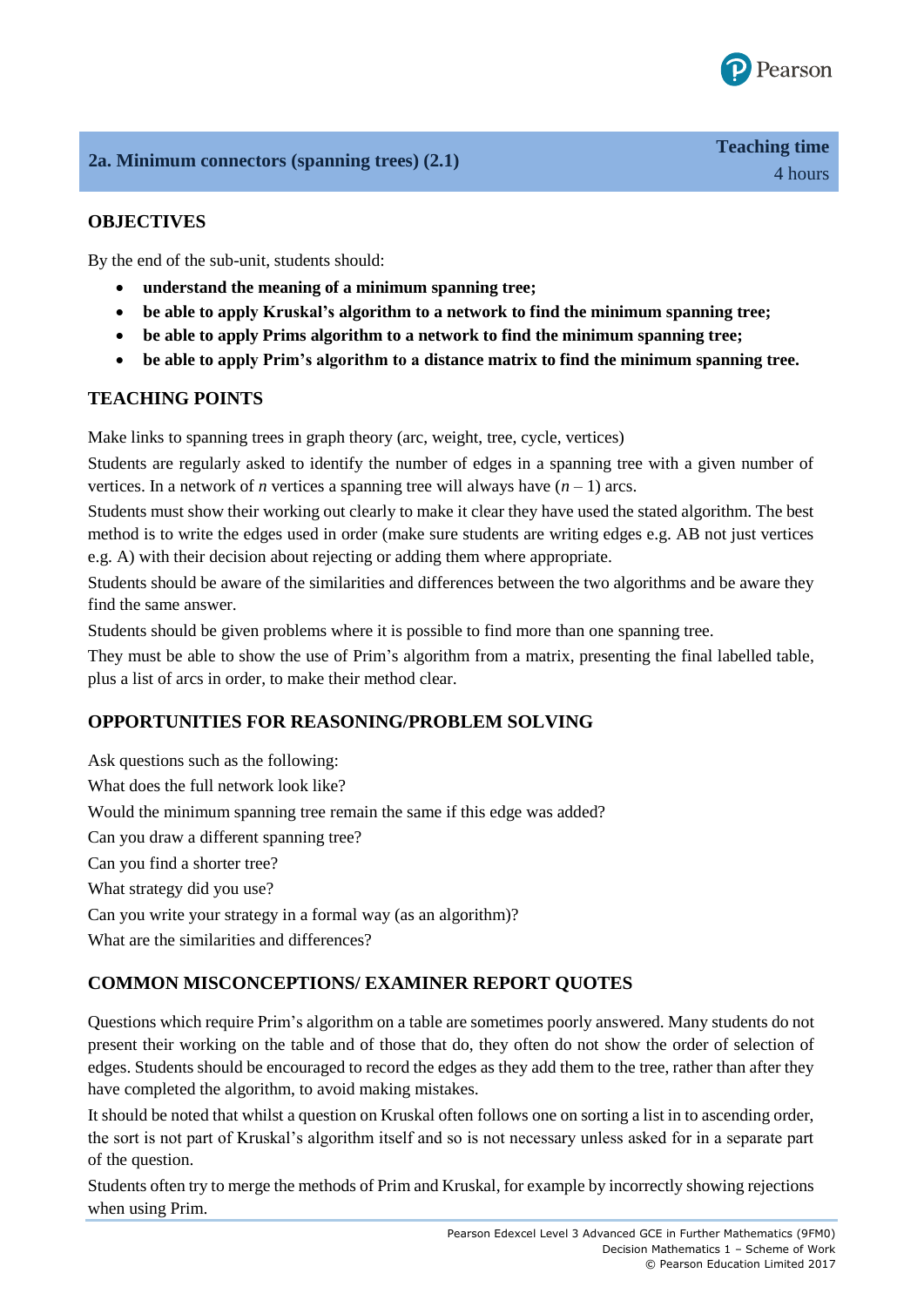

Students should be warned against the similarities between Prim's algorithm and the nearest neighbour algorithm (see 3b), and ensure that they do not confuse the two.

# **NOTES**

Students will gain no credit for using the incorrect algorithm when finding the minimum spanning tree. Matrix representation for Prim's algorithm is expected. Drawing a network from a given matrix and writing down the matrix associated with a network may be required.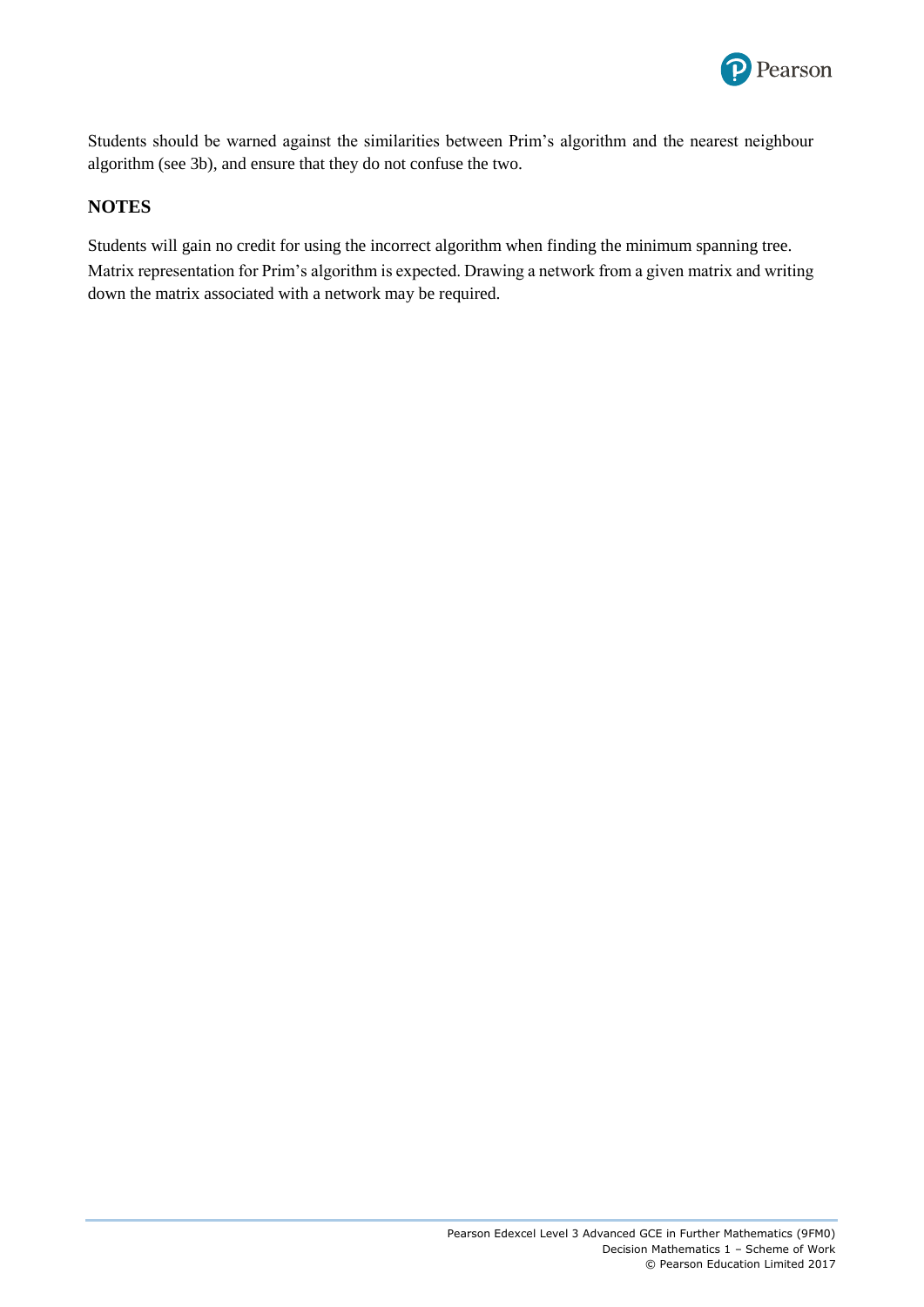

# **2b. Dijkstra's algorithm (2.2)**

# **OBJECTIVES**

By the end of the sub-unit, students should:

- **be able to apply Dijkstra's algorithm to find the shortest path between two vertices in a network;**
- **be able to trace back through a network to be able to find the route corresponding to the shortest path;**
- **be able to consider modifications to an original shortest path problem, for example by dealing with multiple start points or a different end point.**

#### **TEACHING POINTS**

Dijkstra is pronounced Dike-stra.

The boxes will be drawn for the students to complete in the exam. Students' method should be clear from their working and they need to be aware that examiners check the order in which the numbers appear in the list of working values.

Include networks with directed arcs in your examples.

Some students find this algorithm difficult when they can already see the correct answer; they must continue to follow the algorithm as missing out one path will lose multiple marks in exam questions.

They must be able to *explain* how they found their quickest route by back tracking. They can do this using a series of label calculations.

#### **OPPORTUNITIES FOR REASONING/PROBLEM SOLVING**

Exam questions regularly ask students to find solutions to similar problems where new information is given which would update the network. This could include dealing with multiple starting points.

They should be exposed to problems where the shortest route is not unique.

#### **COMMON MISCONCEPTIONS/ EXAMINER REPORT QUOTES**

As highlighted above, an examiner reports: "Candidates had to apply Dijkstra's algorithm very carefully to obtain full marks in part and many were able to do this. There are still a few candidates who treat this as a sort of 'minimising critical path' forward pass however. The examiners use the working values and the order in which they occur in the box as the main confirmation that Dijkstra's algorithm has been correctly applied, thus it is important that they are legible and that candidates do write them in order."

When describing how they found their shortest route, students that give a numerical demonstration gain full marks most easily, with those who give a general explanation often missing out part of the process.

#### **NOTES**

Some students confuse Dijkstra and activity networks.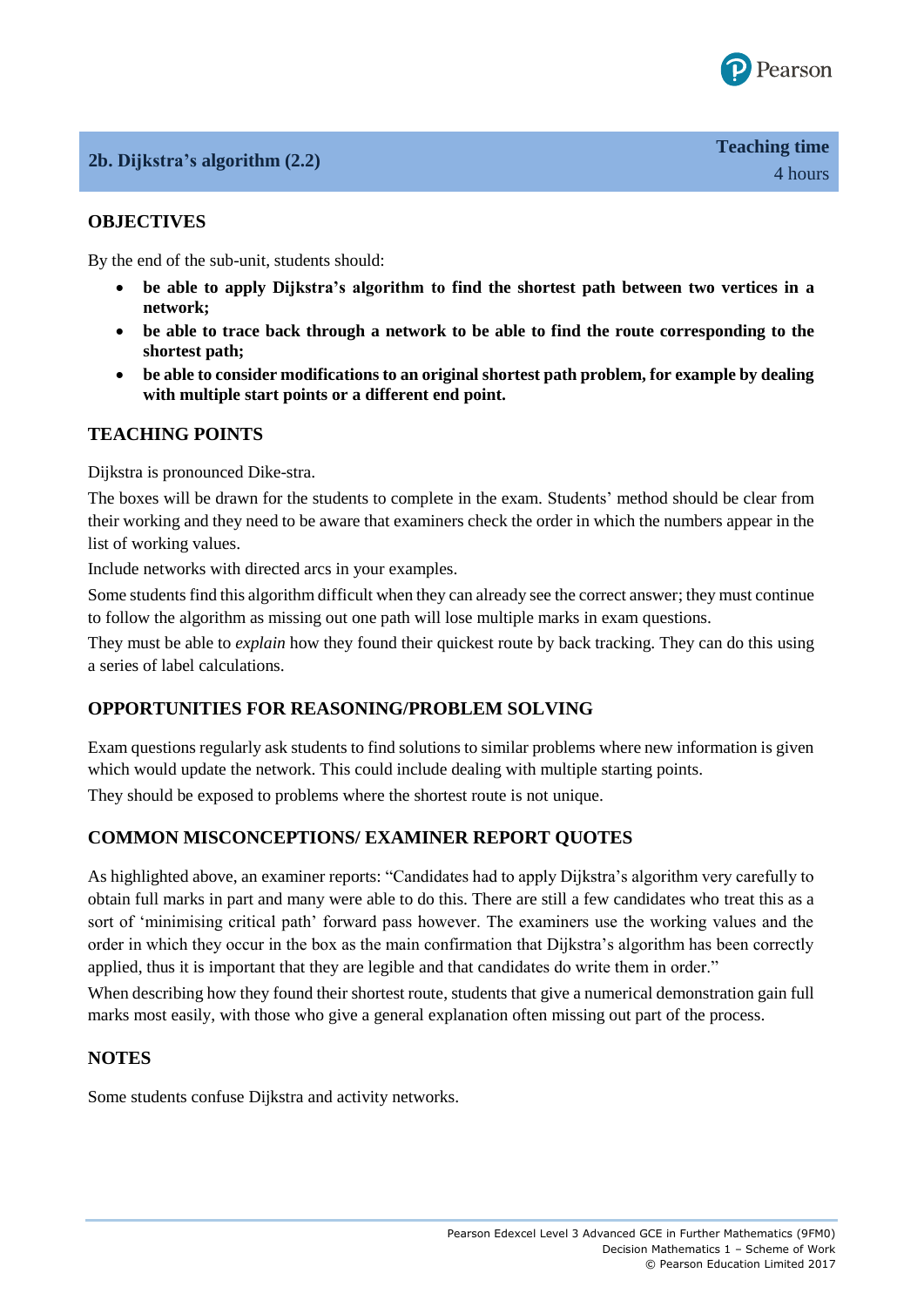

# **2c. Floyd's algorithm (2.2)**

# **OBJECTIVES**

By the end of the sub-unit, students should:

be able to find all the shortest paths between all the pairs of vertices using Floyd's algorithm.

# **TEACHING POINTS**

The method successively modifies two distinct matrices; a distance matrix (showing weights of each edge) and a route matrix.

The distance matrix will be symmetrical unless it represents a digraph. An iteration must be carried out for each vertex, even if there are no changes on an iteration – the algorithm is not complete until you have done so.

# **OPPORTUNITIES FOR REASONING/PROBLEM SOLVING**

Students must be able to explain what the algorithm has achieved and be able to show how to find the quickest time and/or route between any two vertices.

# **COMMON MISCONCEPTIONS/ EXAMINER REPORT QUOTES**

It is not usual for a complete application of Floyd to be set – usually just one or two iterations are tested. For a complete application, the network must be small.

#### **NOTES**

When applying Floyd's algorithm, unless directed otherwise, students will be expected to complete the first iteration on the first row of the corresponding distance and route problems, the second iteration on the second row and so on until the algorithm is complete.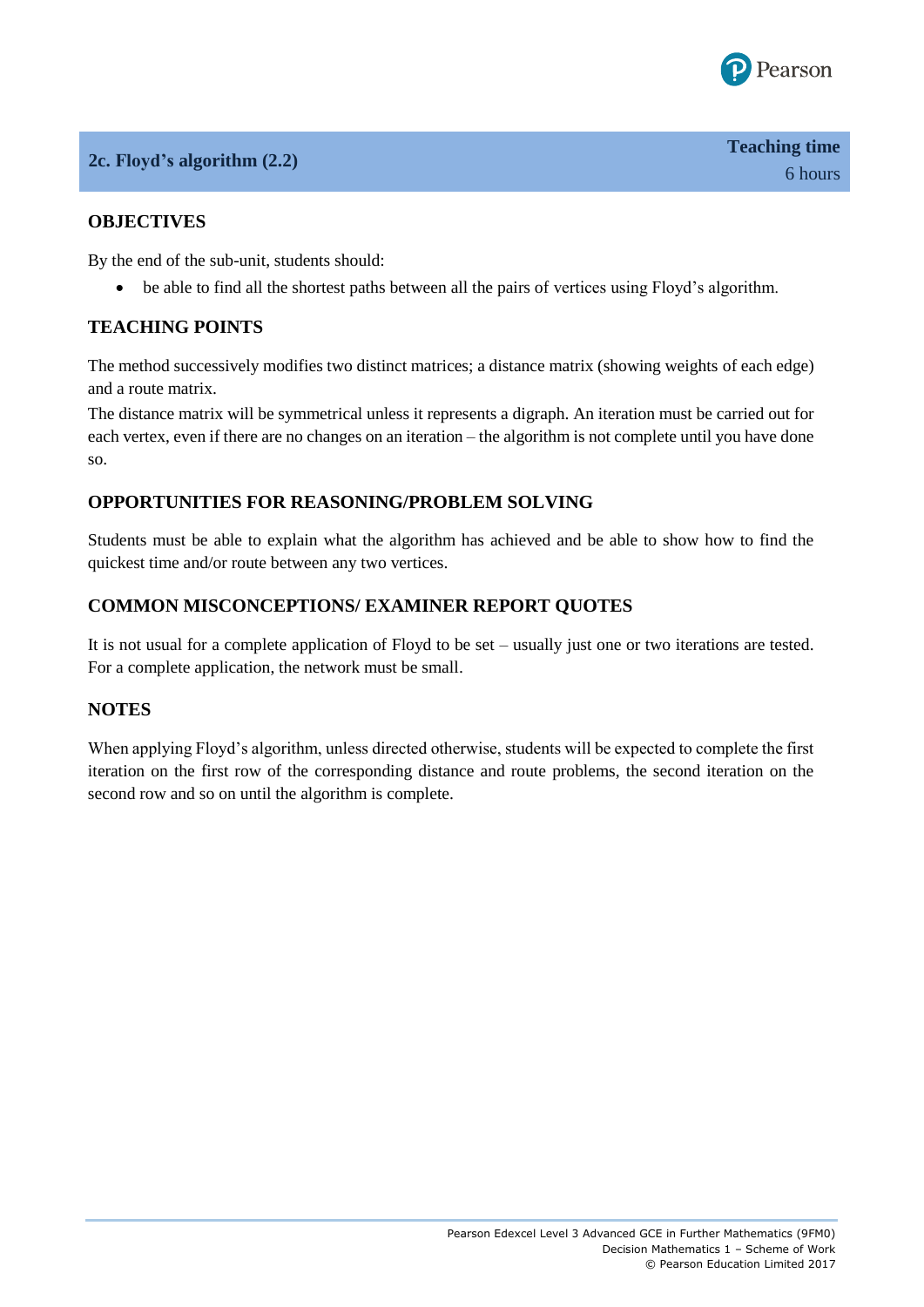

# **Unit 3: Algorithms on Graphs II**

#### **SPECIFICATION REFERENCES**

- **3.1 Algorithm for finding the shortest route around a network, travelling along every edge at least once and ending at the start vertex (The Route Inspection Algorithm)**
- 3.2 The practical and classical Travelling Salesman problems. The classical problem for complete graphs satisfying the triangle inequality.

Determination of upper and lower bounds using minimum spanning tree methods. The nearest neighbour algorithm.

#### **PRIOR KNOWLEDGE**

Covered so far

- $\bullet$  Introduction to graph theory (Unit 1c)
- Dijkstra's algorithm (Unit 2b)
- Eulerian and semi-Eulerian graphs (for the Route Inspection Problem) (Unit 1c)
- Tours and Hamiltonian cycles (for the Travelling Salesman problem) (Unit 1d)

#### **KEYWORDS**

Traversable, odd valency, Eulerian, Semi-Eulerian, minimum weight, upper bound, lower bound, nearest neighbour algorithm, complete network, triangle inequality, walk, tour.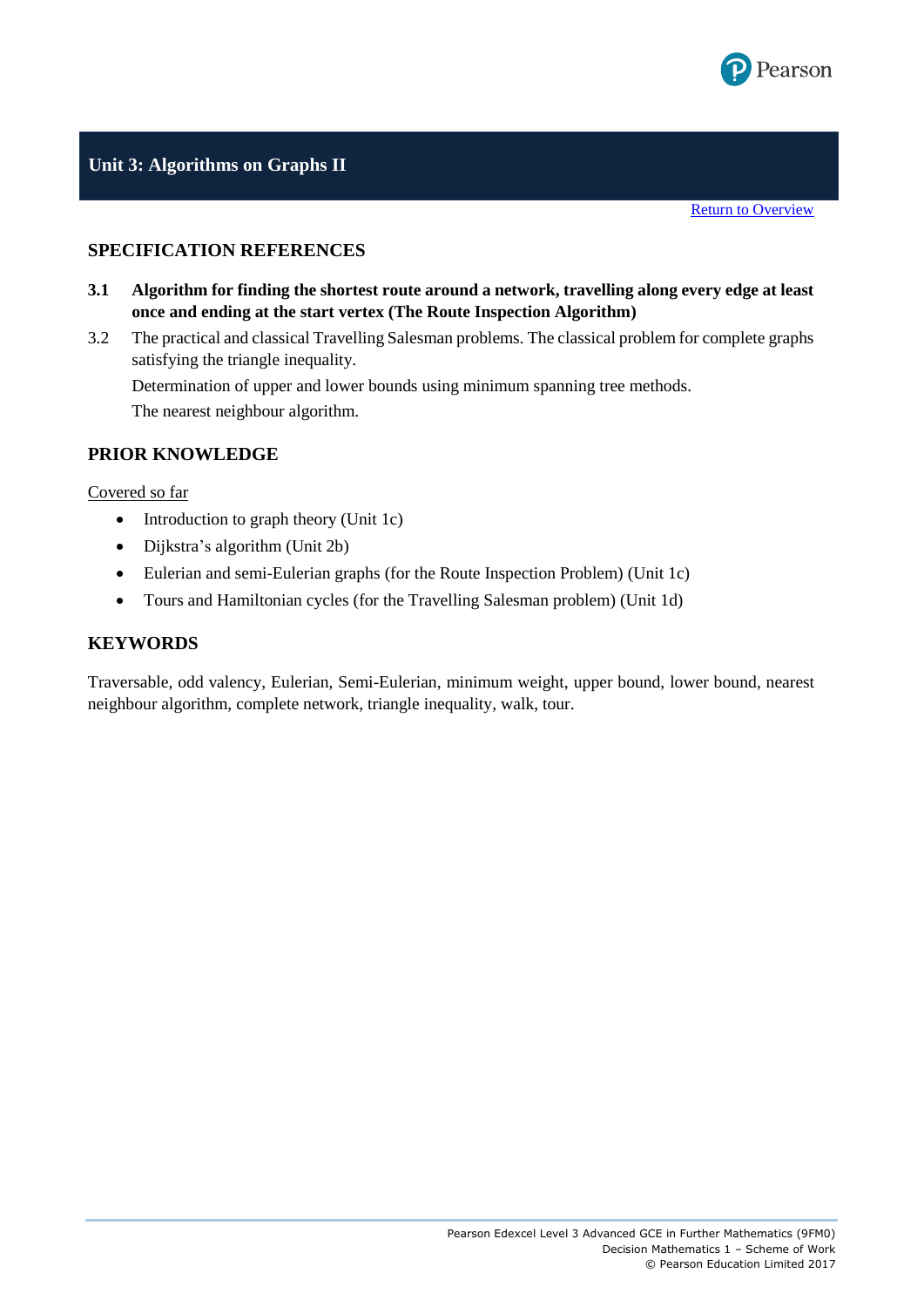

# **3a. Route inspection problem (3.1)**

# **OBJECTIVES**

By the end of the sub-unit, students should:

- **be able to determine whether a graph is traversable;**
- **be able to apply an algorithm to solve the route inspection problem;**
- **find a route by inspection;**
- **understand the importance of the order of vertices of the graph in finding a route.**

# **TEACHING POINTS**

This is a relatively straightforward algorithm to complete. Recap earlier teaching on Eulerian graphs and order of vertices. Use a selection of graphs to demonstrate if a graph is traversable and list the condition that this requires. Revisit the Bridges of Königsberg problem.

In an exam, students are usually given the sum of the values of the edges in the network. (Though apparently some students find the need to recalculate this leading to incorrect answers!)

Students must clearly state the odd vertices and the minimum route between each pair. They must be aware that they need to check *all possible routes* between the two vertices to find the minimum route not just the one which passes through the least number of vertices. The direct route may not be the shortest route.

They are not usually asked to find a particular route but should be aware of the number of times a given vertex will appear in the optimal route. It should be emphasized that this is the degree of the vertex  $\div$  2, unless it is also part of a repeated route.

The shortest route can be found by inspection in the examination – if Dijkstra's algorithm is required it will be explicitly asked for.

#### **OPPORTUNITIES FOR REASONING/PROBLEM SOLVING**

Euler's hand-shaking lemma.

#### **COMMON MISCONCEPTIONS/ EXAMINER REPORT QUOTES**

While most students show the correct three distinct pairings of the correct four odd nodes many candidates do not show the total for each pairing. These totals need to be given as evidence that the correct arcs, which need to be traversed twice, have been chosen.

Some students in an exam did not realise that 'the number of visits' = 'degree of vertex'  $\div$  2. They resorted to finding a detailed route, with varying degrees of success, and then counting each occurrence of a vertex. Modified situations in the Chinese postman problems are often not handled well so students should spend time studying semi-Eulerian situations.

#### **NOTES**

This is also known as the 'Chinese postman' problem. It was first studied by the Chinese mathematician Mei-Ko Kwan in 1962.

Students will be expected to use inspection to consider all possible pairings of odd nodes.

If the network has more than four odd nodes then additional information will be provided to restrict the number of pairings that will need to be considered, and this will be for A Level only, not AS.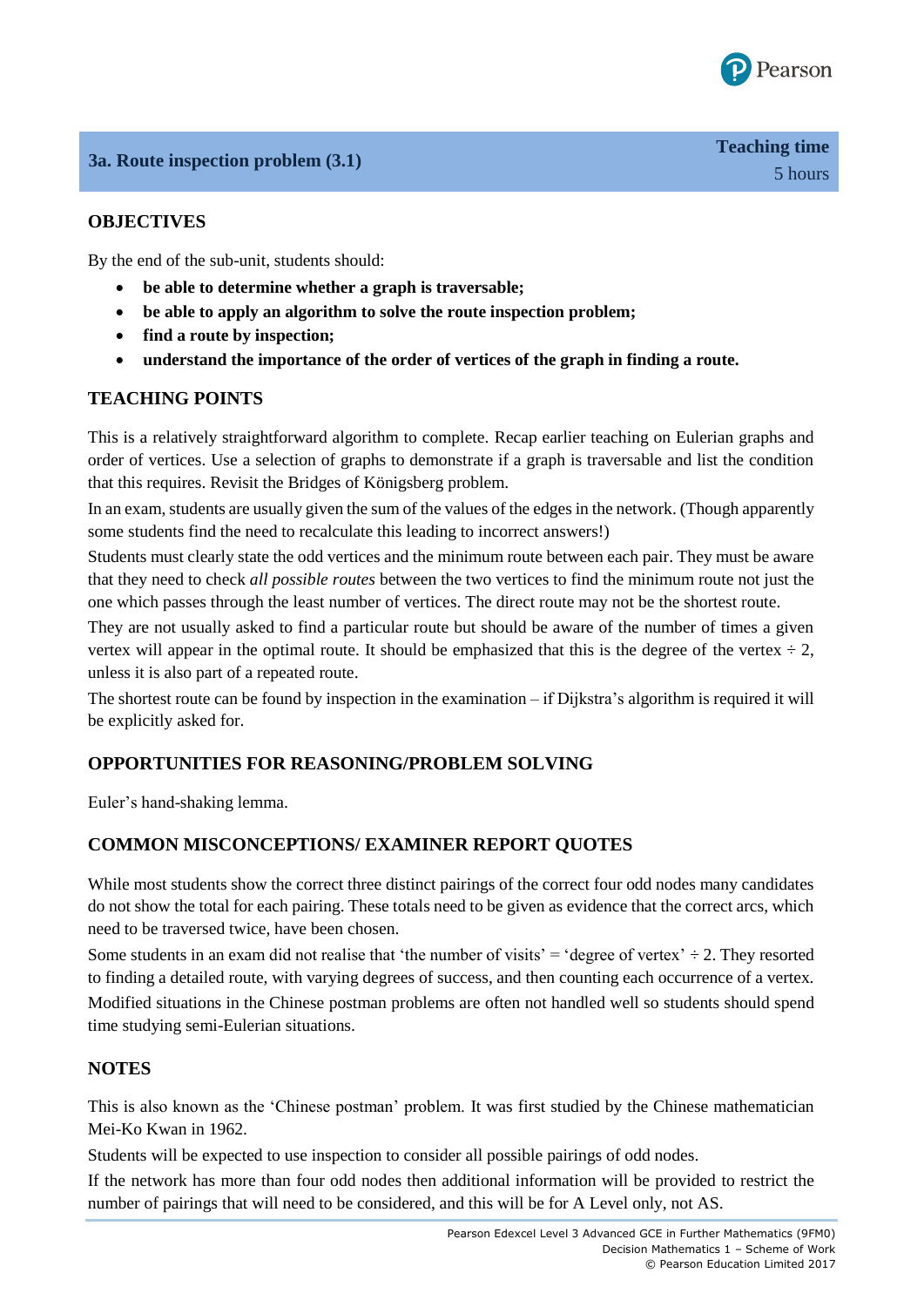

# **OBJECTIVES**

By the end of the sub-unit, students should:

- understand the travelling salesman problem and that there is no simple algorithm to solve it for complex networks;
- be able to use the nearest neighbour algorithm to find upper bounds for the problem;
- be able to find lower bounds for a problem;
- understand that not all upper and lower bounds give a solution to the problem;
- know how to identify the best upper and lower bounds;
- be able to solve the travelling salesman problem and interpret this solution in the context of the problem.

# **TEACHING POINTS**

Explain the difference between the classical and practical problems, and how if you convert a network into a complete network of least distances, the practical and classical problems are the same.

Mention the triangle inequality: the longest side  $\leq$  the sum of the two shorter sides.

Explain how to find the upper bound (and that the aim is to make this as low as possible):

- Minimum spanning tree method find the minimum spanning tree (make clear which method you're using) and double it. You may need to then seek shortcuts, identified in the original table of weights.
- Nearest neighbour algorithm select each vertex in turn as the starting point and complete the nearest neighbour algorithm. Repeat until all vertices have been used as the start vertex and select the shortest tour. Do not confuse this with Prim's algorithm!

Explain how to find the lower bound (and that the aim is to make this as high as possible):

 Residual minimum spanning tree method – remove each vertex (with its arcs) in turn, find the RMST (normally using Prim's), then reconnect the deleted vertex using its two shortest arcs. NB – this doesn't usually make a tour, but if it does, you have found an optimal solution.

Represent the interval in which the solution is contained using an inequality: L.B.  $\le d \le U.B$ .

Notation again is the key to success. For the upper bound students must identify the tour which they are using not just give a numerical answer. For lower bounds students must identify which edges they are choosing and not just give a numerical answer. It is useful for students to sketch the edges they are using to check a cycle is not formed.

Students can be asked to solve these problems from a matrix rather than a network and must be aware of the correct notation for doing this.

Students should be exposed to problems where the upper bound is not just following the direct path from vertex to vertex but involves going via another vertex.

In the exam, students are not likely to find an optimal solution, but instead find a range of values that the optimum route must lie between. At the same time, they should recognise when an optimal solution has been obtained.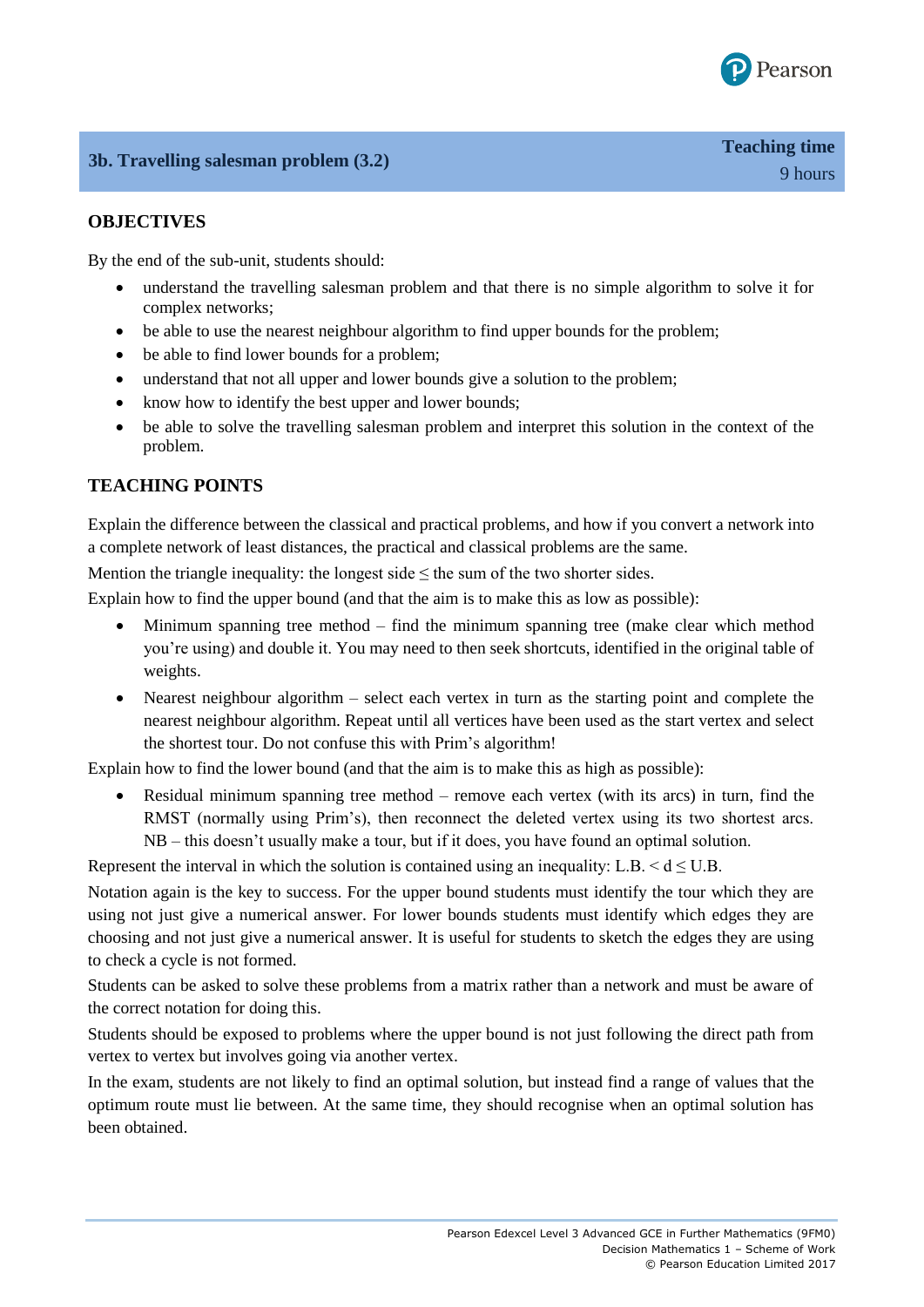

# **OPPORTUNITIES FOR REASONING/PROBLEM SOLVING**

Ask questions such as:

How can you represent the different routes in a way that makes sure you don't miss any? If I add in an extra city, how does that affect the number of different possible routes?

# **COMMON MISCONCEPTIONS/ EXAMINER REPORT QUOTES**

Examiner comments highlight the importance of good, clear notation:

"Most students knew the required algorithm for finding a lower bound but a significant minority still lost marks by not clearly detailing which edges were involved. Lettered labelling is required, not just numbers."

"When finding the upper bound the students who elected to write their tour down, vertex by vertex, underneath the table usually earned full marks. Those who elected to work entirely in the table often failed to make clear the order in which vertices had been selected and thus that they had actually used the nearest neighbour algorithm. However when specifically asked to work on the table students must show a method for clearly showing the nearest neighbour algorithm has been used."

Students should be warned against the similarities between Prim's algorithm (see 2a) and the nearest neighbour algorithm, and ensure that they do not confuse the two.

# **NOTES**

The use of shortcuts to improve the upper bound is included.

The conversion of a network into a complete network of shortest 'distances' is included.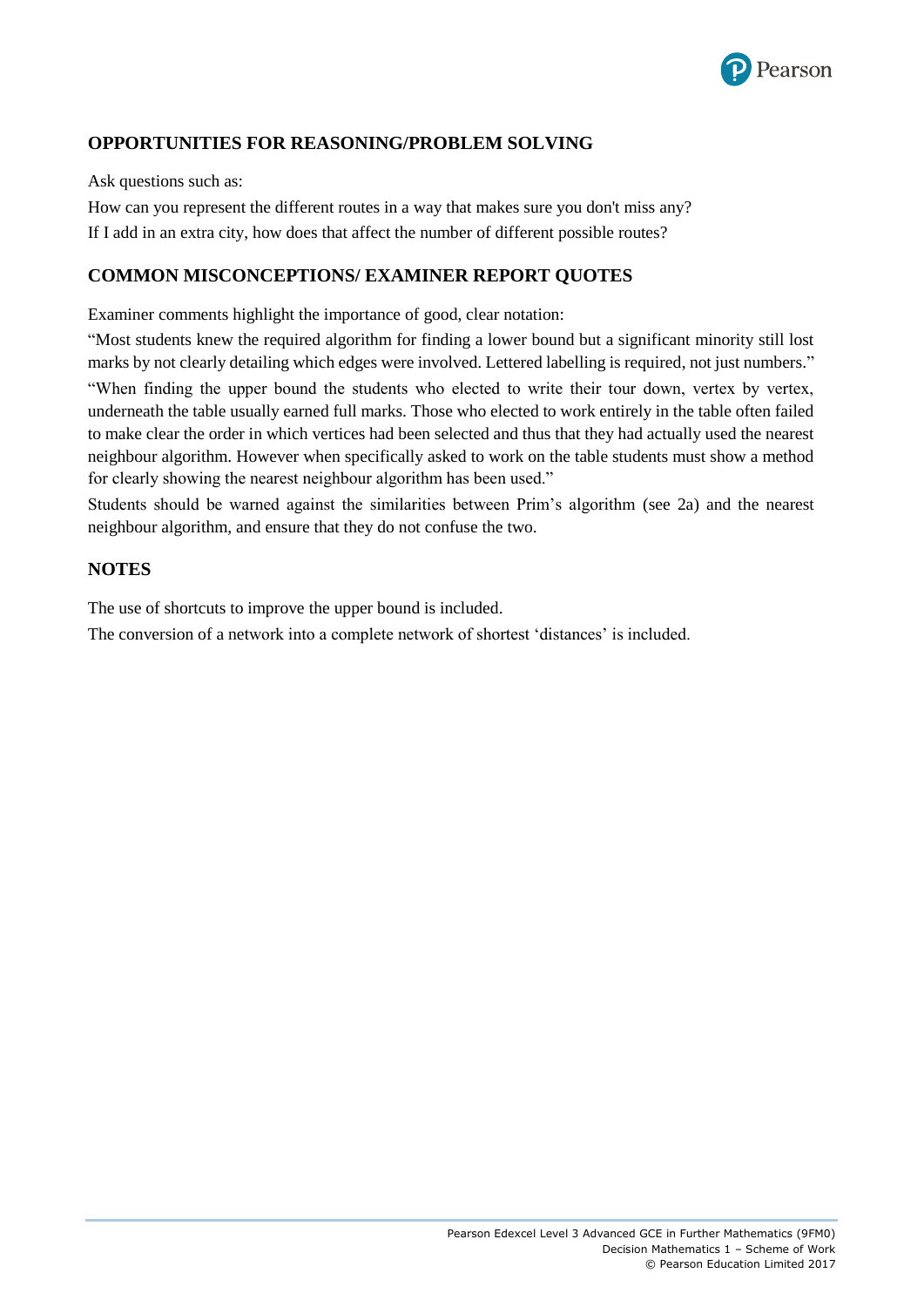

#### **SPECIFICATION REFERENCES**

- **5.1 Formulation of problems as linear programs** including the meaning and use of slack, surplus and artificial variables.
- **5.2 Graphical solution of two variable problems using objective line and vertex methods including cases where integer solutions are required.**
- 5.3 The Simplex algorithm and tableau for maximising and minimising problems with  $\leq$  constraints.
- 5.4 The two-stage Simplex and big-M methods for maximising and minimising problems which may include both  $\leq$  and  $\geq$  constraints.

# **PRIOR KNOWLEDGE**

GCSE (9-1) in Mathematics at Higher Tier

A22 Solve linear inequalities; represent the solution set using set notation and on a graph

#### **KEYWORDS**

Decision variables, constraints, objective function, slack variables, Simplex method, surplus variables, artificial variables, basic and non-basic variables, Simplex tableau, feasible solution, feasible region, optimal solution, pivotal column, pivotal row, pivot, optimality condition, big-M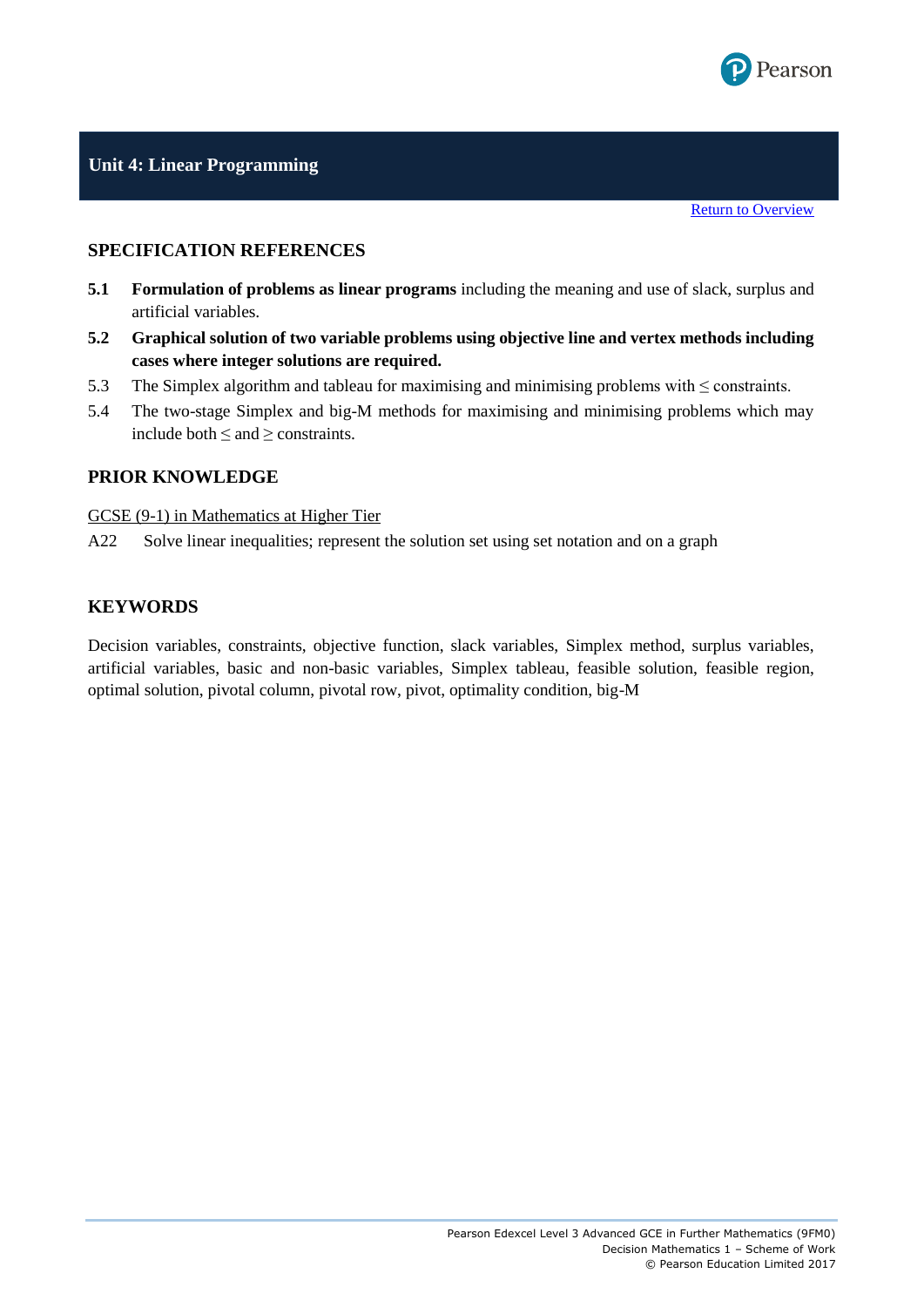

# **OBJECTIVES**

By the end of the sub-unit, students should:

- **know how to formulate a linear programming problem from a real-life problem (write inequalities from worded questions);**
- **be able to form an appropriate objective function to maximise or minimise;**
- understand and use slack, surplus and artificial variables.

# **TEACHING POINTS**

First determine and define the decision variables (the quantities you need to know to solve the problem). Second, decide what the constraints are, including the non-negativity constraints. Third, find the objective function that you need to maximise or minimise.

The decision variables must be carefully defined. Students should get into the habit of starting a LP problem with "Let *x* be the *number* of …" etc. Examiners often comment about poorly defined variables.

Students struggle to formulate the constraints as inequalities from worded questions. A useful method is to draw a two-way table showing all the information before attempting to write the inequalities. Some comparative constraints are tricky; first get the algebra correct and then the inequality correct.

Introduce slack variables as the method of changing inequalities to equalities in order to use the Simplex method. For example, consider the inequality

 $2x + 4y \le 4$ 

We can also think of this as an equation, but we need to make the left hand side *equal* to 4. We do this by adding a non-negative amount to the left hand side to increase it enough to make it equal to 4. The inequality then becomes

 $2x + 4y + s_1 = 4$ 

This process is repeated for all subsequent constraint inequalities.

The variable *s*<sup>1</sup> is called a slack variable because it measures the amount of slack (idle) resources still remaining in stock at any point in time during the production process. Since it is not possible to have negative slack, non- negativity constraints also apply to slack variables, so  $s_1 \geq 0$ .

To convert " $\geq$ " constraints to an equality constraint, a surplus variable is subtracted on the left-hand side of the constraint. For example, consider the inequality constraint

 $x_1 + y_1 \geq 2$ 

Since it is possible to exceed the minimum required production quantity, the only way to obtain an equation when converting to an equality constraint is to subtract the excess production (the quantity produced in excess of the minimum requirement):

 $x_1 + y_1 - s_2 = 2$ 

where  $s_2$  is the number of items produced in excess of showroom requirements. Non-negativity constraints are also required for surplus variables. Thus,  $s_2 \geq 0$ .

Artificial variables are used in order to use the Simplex method with mixed constraints. They are used to obtain a basic feasible solution. Artificial variables are introduced into each equation that has a surplus variable. They also have to satisfy non-negativity constraints to ensure that we only consider basic feasible solutions. In the example above, we introduce an artificial variable  $t_1$  into the equation involving the surplus variable *s*<sup>2</sup>: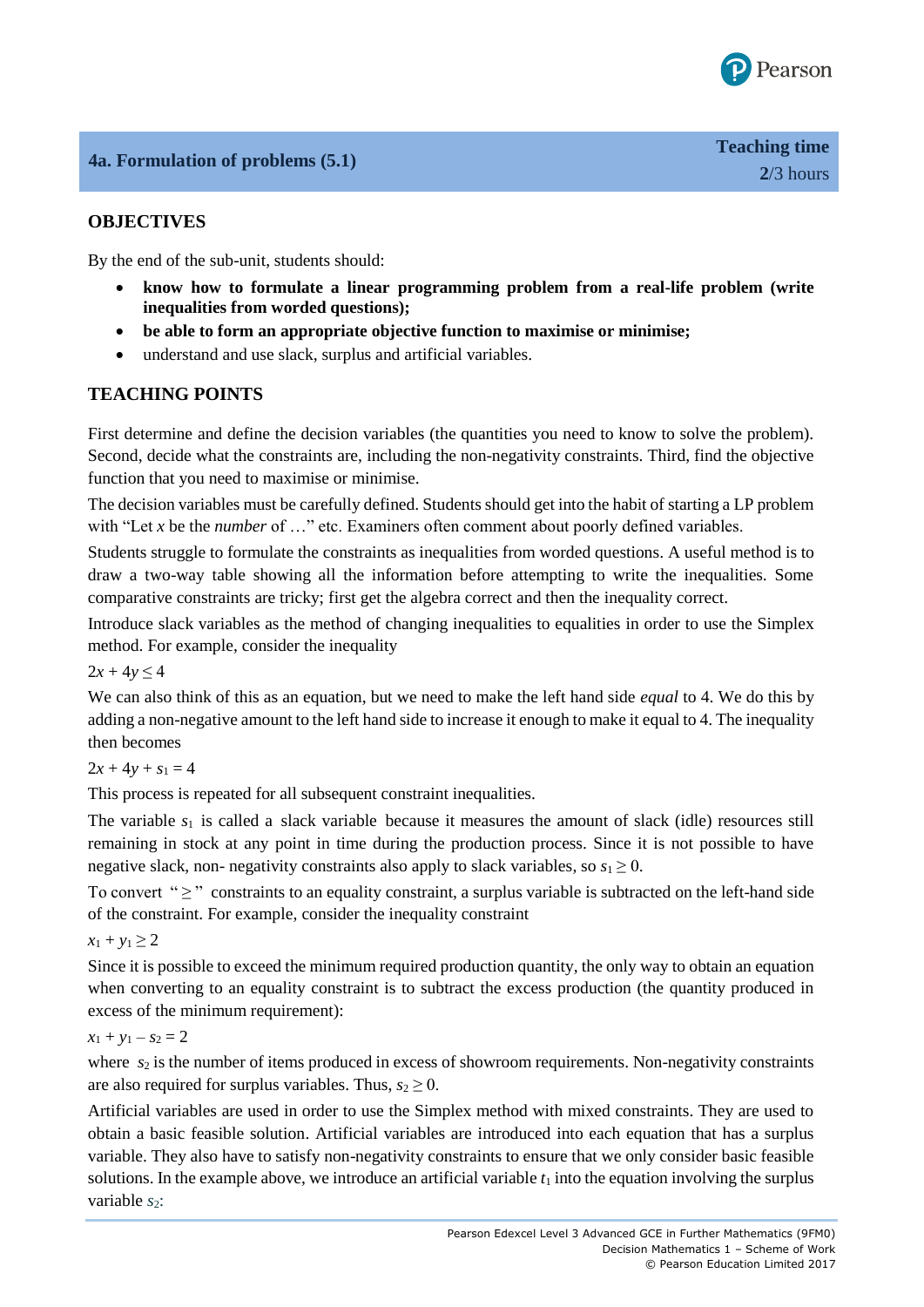

#### $x_1 + y_1 - s_2 + t_1 = 2$

A large 'penalty' is introduced into the objective function to prevent an artificial variable from becoming part of an optimal solution. This penalty, *M* is chosen so large that the artificial variable is forced to be zero in any final optimal solution. We add the term  $-Mt_1$  to the objective function.

#### **OPPORTUNITIES FOR REASONING/PROBLEM SOLVING**

Use questions where students have to change units before writing their constraints. Many students struggle to write and simplify the constraint inequalities. Use as varied a selection of problems as possible, for example include constraints given as percentages.

# **COMMON MISCONCEPTIONS/ EXAMINER REPORT QUOTES**

Students can be easily put off when things look different, for example when inequalities are written using percentages.

Weak algebra skills can cause difficulties when dealing with inequalities.

Common mistakes include omitting the instruction to maximise the objective, omitting non-negativity constraints, trying to combine several conditions into one inequality, wasting time by starting to solve the LP problem.

#### **NOTES**

For example,

 $3x+2y$ ,  $20 \Rightarrow 3x+2y+s_1 = 20$ 

 $2x+5y$ ,  $35 \Rightarrow 2x+5y+s_2=35$ 

 $x + y$   $\ldots$  5  $\Rightarrow$   $x + y - s_1 + t_1 = 5$ 

where  $S_1, S_2$  are slack variables,

 $s_3$  is a surplus variable and  $t_1$  is an artificial variable.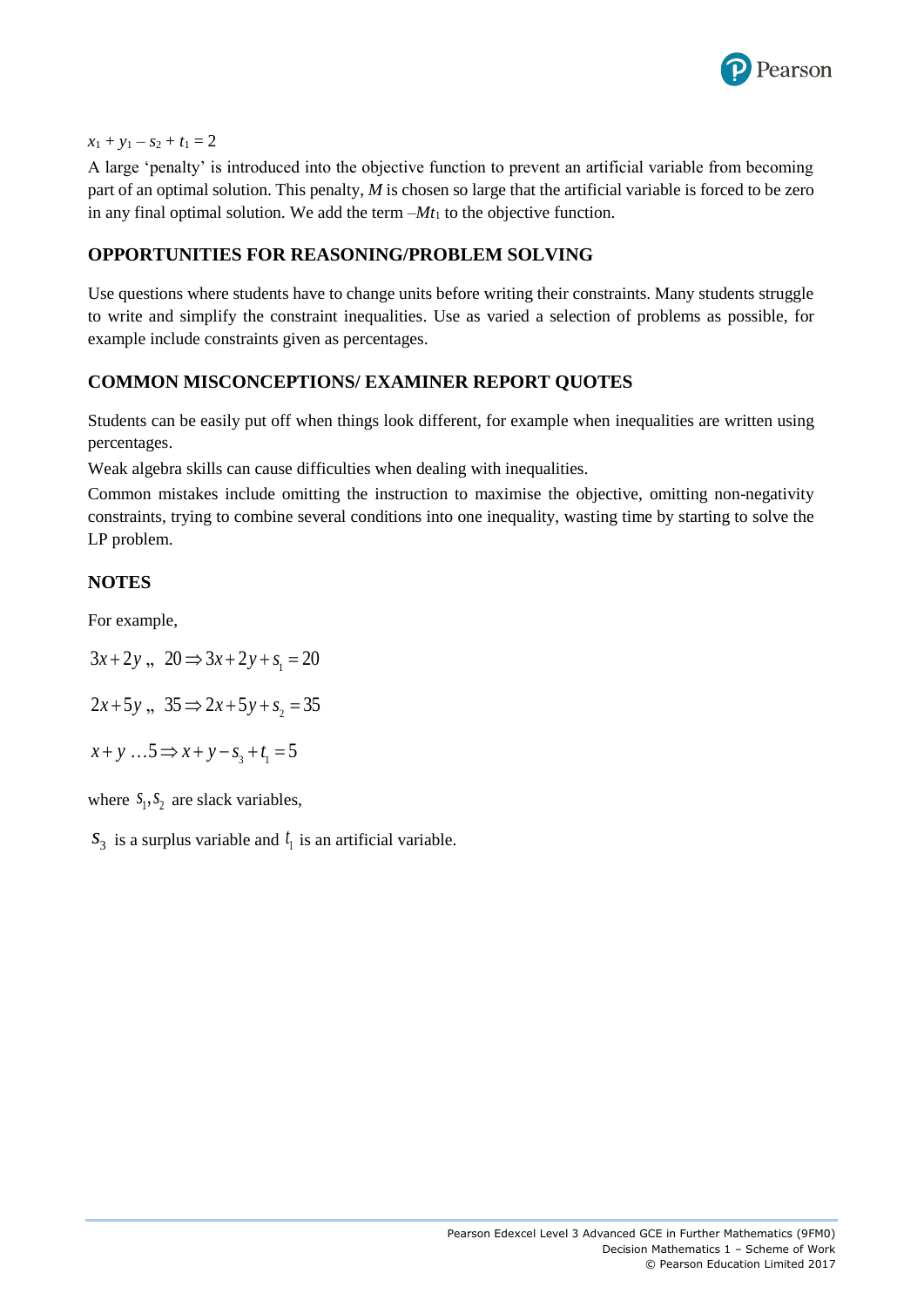

# **4b. Graphical solutions (5.2)**

# **OBJECTIVES**

By the end of the sub-unit, students should:

- **know how to represent a linear programming problem graphically and identify the feasible region;**
- **be able to solve linear programming problems to find a maximum or minimum;**
- **be able to interpret solutions in the context of the original real life problem.**

# **TEACHING POINTS**

All students, even those who are more able, will need to practise plotting inequalities. It is usual practice to shade out the region that is not required, leaving the feasible region unshaded.

Students should understand that any point in the feasible region is a feasible solution. LP problems are therefore solved by finding which member of the set of feasible solutions gives the optimal (maximum or minimum) value of the objective function.

Students should be able to use the objective line method (ruler method), and the vertex method. They should also know how to proceed when the decision variables *must* be integers.

# **OPPORTUNITIES FOR REASONING/PROBLEM SOLVING**

Consider scaling more difficult axes. Practice scenarios where the equations are in percentage and fraction form.

#### **COMMON MISCONCEPTIONS/ EXAMINER REPORT QUOTES**

Marks are easily lost in exams for inaccurate lines or inequalities so that the feasible region is not clear. Using different scales on the axes can also add a level of complication which can derail some students.

Students should be careful when it comes to the constraints – neither omitting any nor adding others. For example, thinking that integer values are needed despite this constraint not having been specified.

When point testing, not all student test all vertices. Whilst it may be obvious to students that other vertices would not give optimal values for the objective function, the algorithm requires that all vertices of the feasible region are tested and this is required to gain full marks.

#### **NOTES**

Students should plot the objective function and label it if using the objective line method. Shade out the region you cannot use.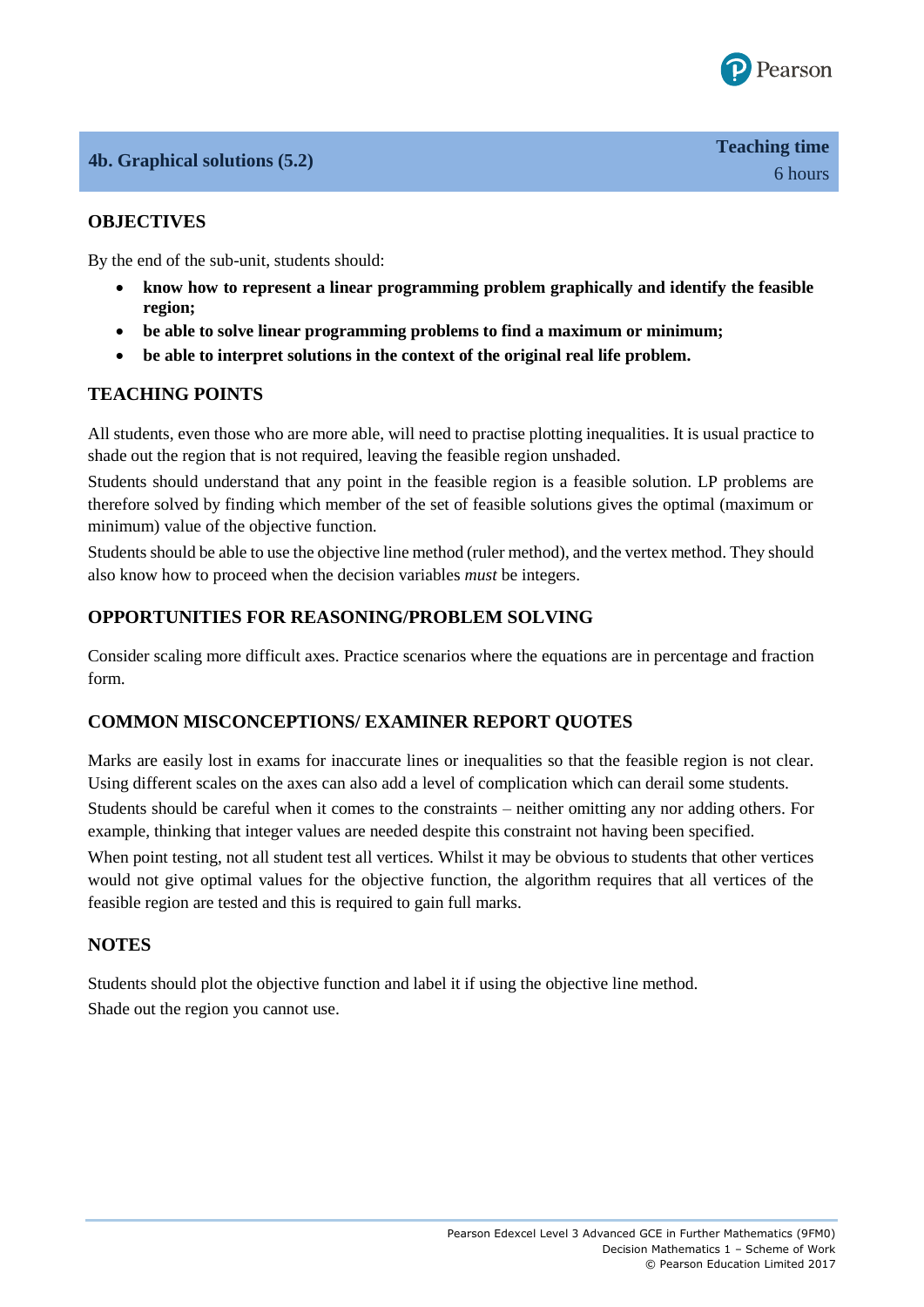

# **4c. Simplex algorithm (5.3)**

# **OBJECTIVES**

By the end of the sub-unit, students should:

- be able to use slack variables to write inequality constraints as equations;
- know how to rewrite LP problems so that each equation contains all the variables *x, y, s,* and *t*;
- be able to put the information in an initial tableau;
- be able to find the pivot and use it to form a new tableau;
- be able to identify if a tableau satisfies the optimality condition.

# **TEACHING POINTS**

The graphical method has its limitations as it requires a feasible region to be drawn, and this is only possible if there are two decision variables. The Simplex method is an algebraic method of finding the optimal solution, which will occur, if it exists, at the extreme points of the feasible region.

Return to the method of introducing slack variables to rewrite the inequalities as equations and define basic solutions.

The Simplex method has two steps:

- 1. finding out if a given solution corresponding to an extreme point, is an optimal solution
- 2. finding an adjacent extreme point with a larger value for the objective function.

Define the standard form for an LP problem, and demonstrate how to summarise this information in an initial tableau.

Use the optimality condition to determine if an optimal solution has been reached and, if not, use pivots to form a new tableau.

#### **OPPORTUNITIES FOR REASONING/PROBLEM SOLVING**

Discuss if the values in the tableau could ever be negative.

#### **COMMON MISCONCEPTIONS/ EXAMINER REPORT QUOTES**

Mistakes which examiners have commented on include:

"…selecting a negative pivot, with a consequent negative 'theta' value, for their second pivot choice, which is not acceptable. Students must remember that negatives in the value column (apart from the P row) are a certain sign that something has gone wrong. Basic variables can never be negative at any point in the algorithm."

"…reversed inequalities and slack variables are inappropriately introduced and then often mishandled. Most students were able to identify the first pivot and then deal with the pivot row correctly, although some forgot to change the basic variable. The row operations were then usually correctly carried out, but arithmetic errors often started to creep in at this point."

It is also important that students remember to use the context of the question when asked to define variables in a tableau.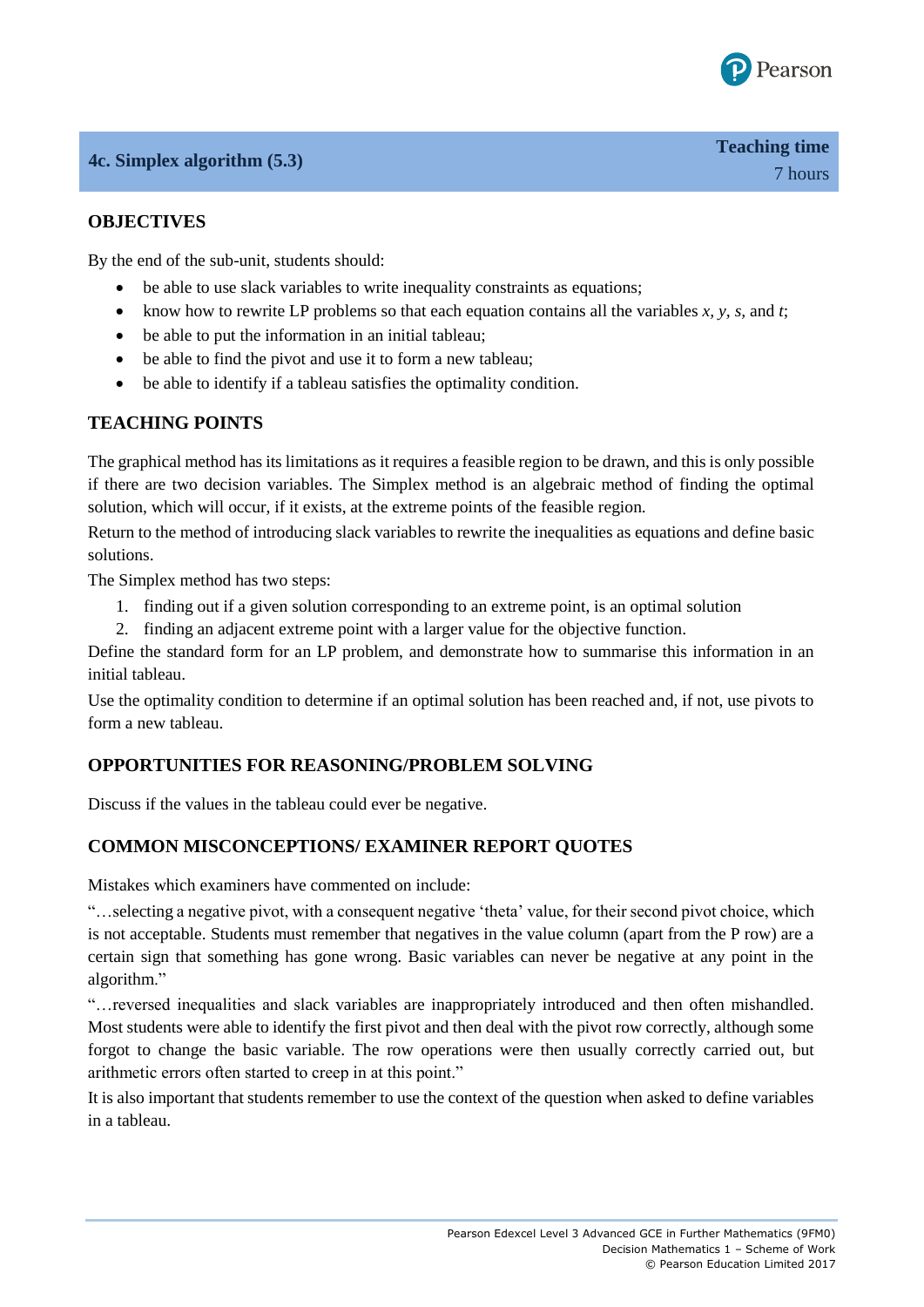

# **NOTES**

Students must be able to write down the equations represented by a tableau.

Problems will be restricted to those with a maximum of four variables (excluding slack variables), and four constraints in addition to non-negativity constraints.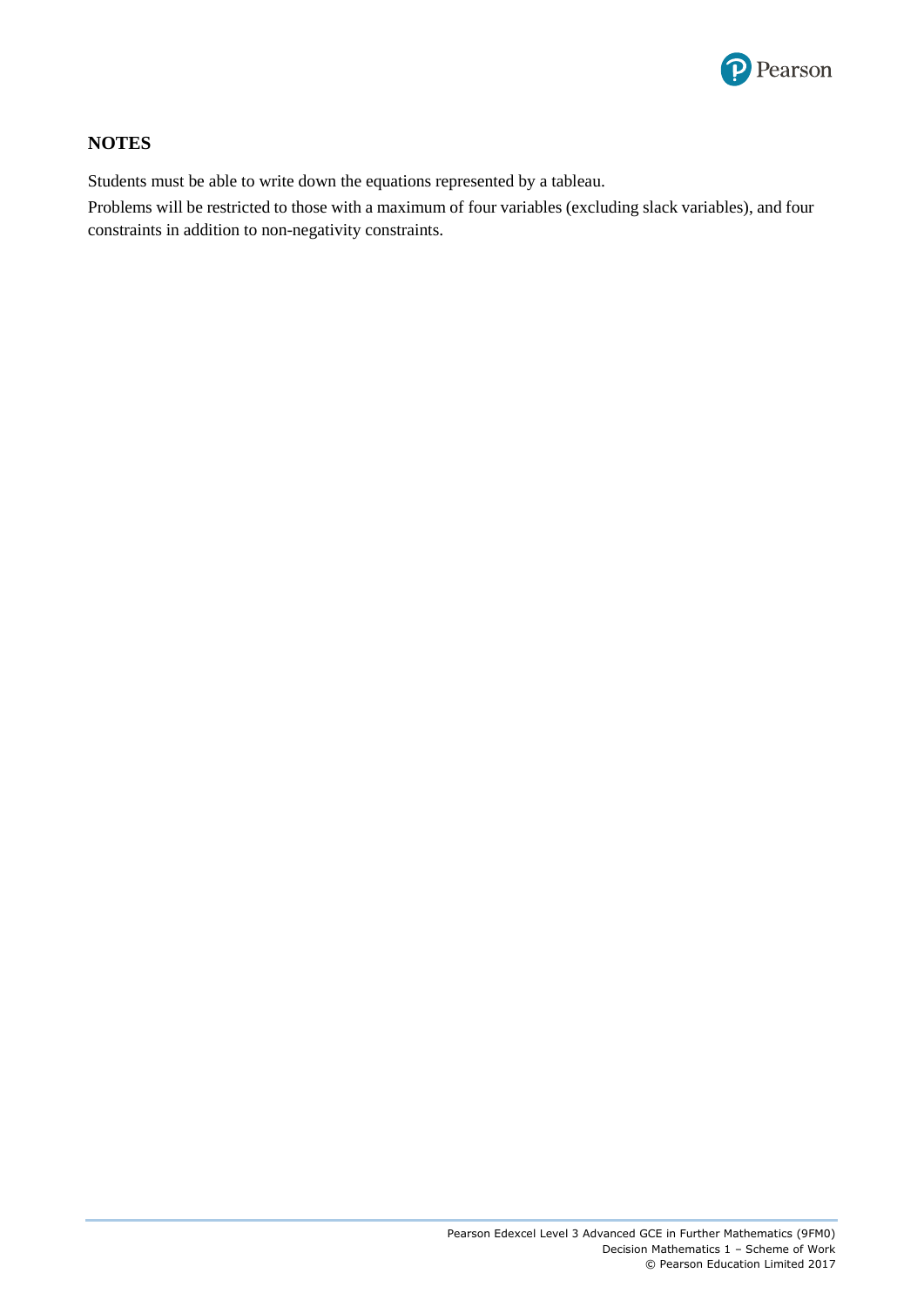

# **4d. Big-M method and two-stage; Simplex algorithm (5.4)**

# **OBJECTIVES**

By the end of the sub-unit, students should:

- know how to use slack and surplus variables;
- understand and be able to use artificial variables;
- be able to use the two-stage simplex algorithm;
- be able to use the big-M method;
- be able to relate the solution to the original problem.

#### **TEACHING POINTS**

Both methods rely on introducing an alternative objective function to maximise or minimise, and then relating this solution back to the original problem.

#### **Two-Stage Simplex:**

Explain the case for the two-stage Simplex. The Simplex algorithm relies on (0, 0) being a feasible solution. If it's not, we need to add artificial variables  $t_1$ ,  $t_2$ , etc. to all  $\geq$  constraints to move from  $(0, 0)$  into the feasible region.

Subtract surplus variables from the constraints, and introduce a new objective function  $Q = t_1 + t_2 + ...$ which you must minimise before completing the simplex algorithm in the usual way.

If the minimum value of the new objective is always greater than zero, then there is no feasible solution to the original problem.

#### **Big-M:**

If problem constraints have negative constants on the right hand side multiply through by  $-1$ , taking care to reverse the inequality sign (if present).

For each ≤ constraint, add a slack variable. Introduce a surplus variable and an artificial variable in each ≥ constraint, as well as an artificial variable in each = constraint.

For each artificial variable *t*, add –*Mt* to the objective function, using the same constant *M* for all artificial variables.

Solve the modified problem using tableau.

When relating the solution to the modified problem to the original;

- 1. if the modified problem has no optimal solution, the original problem has no optimal solution
- 2. if all artificial variables are zero in the optimal solution to the modified problem, delete them and find an optimal solution to the original problem
- 3. if any artificial variables are non-zero in the optimal solution, the original problem has no optimal solution.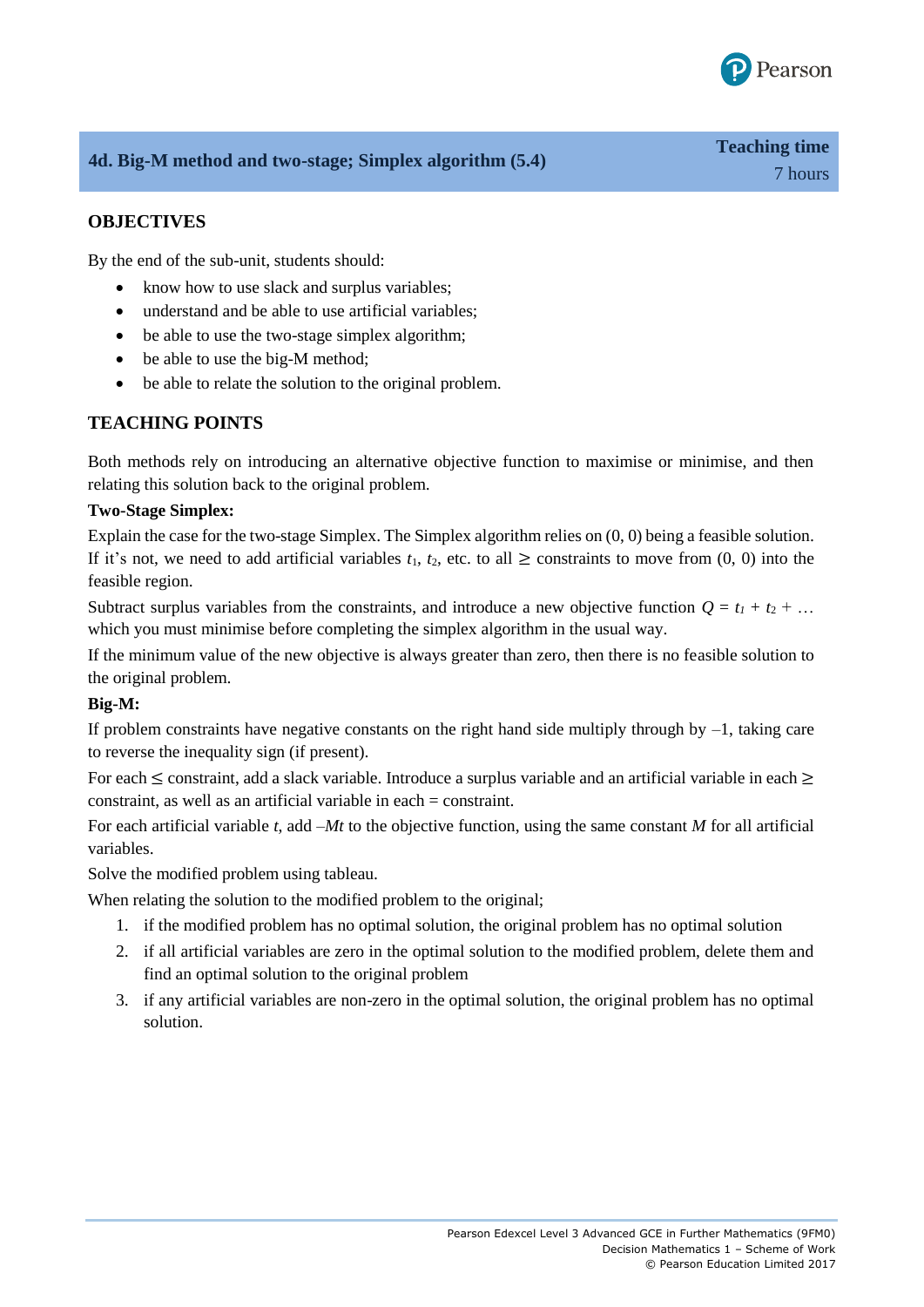

# **OPPORTUNITIES FOR REASONING/PROBLEM SOLVING**

Explore the three types of solutions outlined above – what does the solution of the modified problem tell you?

Students must be able to interpret their results in the context of the problem; at the beginning by accurately defining their variables, and then by being able to explain the variables used in the tableau in the context of the problem.

# **COMMON MISCONCEPTIONS/ EXAMINER REPORT QUOTES**

Students may choose the wrong first pivot. This always leads to a negative element appearing in the last column. If the ratio test is correctly applied, this problem is avoided.

It is important to remember both steps when interpreting a final tableau: to identify the values of the variables, and to say what this means in the given context.

# **NOTES**

Problems will be restricted to those with a maximum of four variables (excluding slack, surplus and artificial variables) and four constraints, in addition to any non-negativity conditions.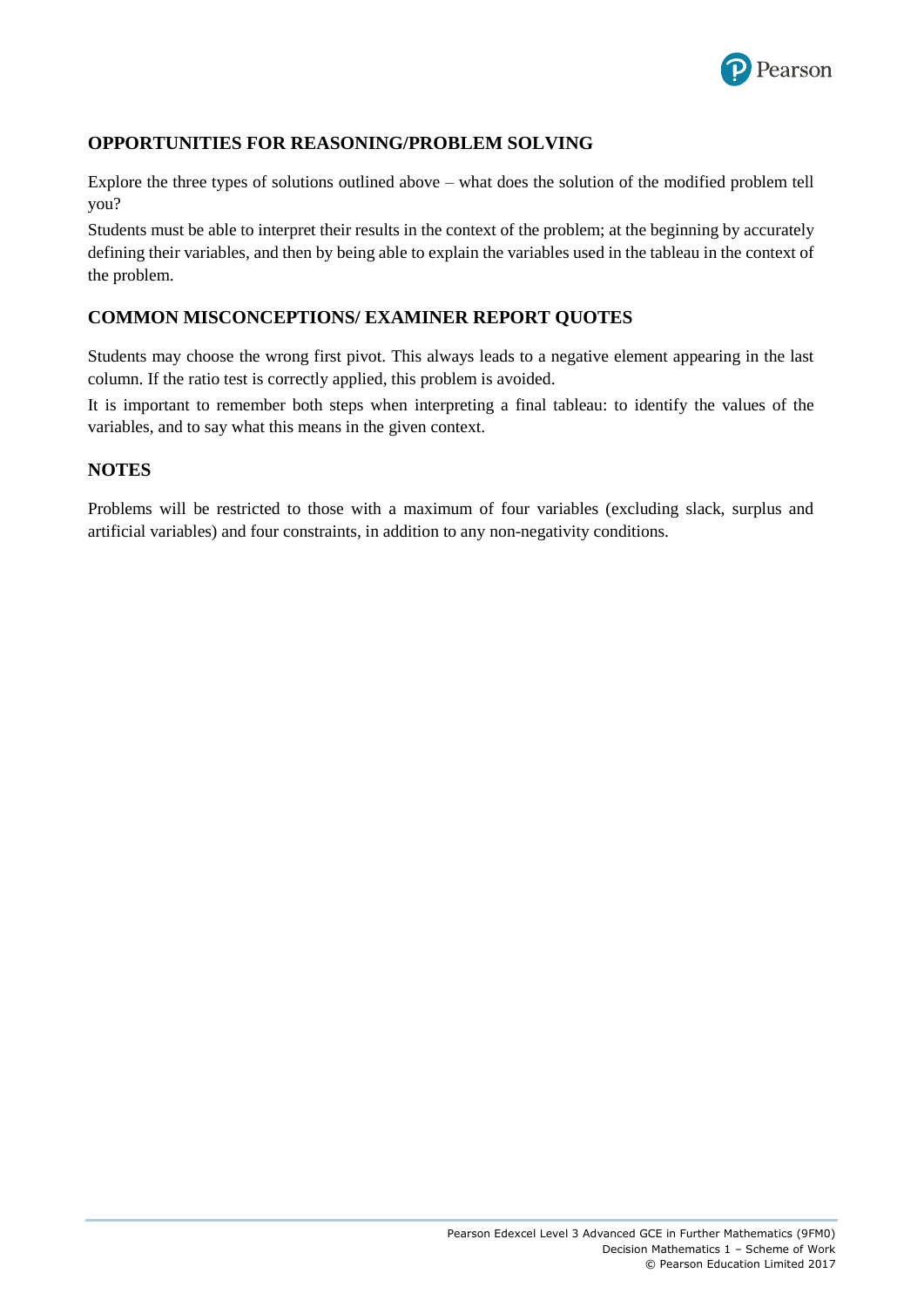

# **Unit 5: Critical Path Analysis**

**[Return to Overview](#page-11-0)** 

#### **SPECIFICATION REFERENCES**

- **4.1 Modelling of a project by an activity network, from a precedence table.**
- **4.2 Completion of the precedence table for a given activity network.**
- **4.3 Algorithm for finding the critical path. Earliest and latest event times. Earliest and latest start and finish times for activities. Identification of critical activities and critical path(s).**
- **4.4 Calculation of the total float of an activity. Construction of Gantt (cascade) charts.**
- 4.5 Construct resource histograms (including resource levelling) based on the number of workers required to complete each activity.
- 4.6 Scheduling the activities using the least number of workers required to complete the project.

#### **PRIOR KNOWLEDGE**

#### Covered so far

• Introduction to graph theory (Unit 1c)

#### **KEYWORDS**

Activities, events, precedence table, activity networks, source node, sink node, dummies, earliest event times, latest event times, critical path, critical activities, total float, Gantt (cascade) chart, resource histogram, scheduling, lower bound.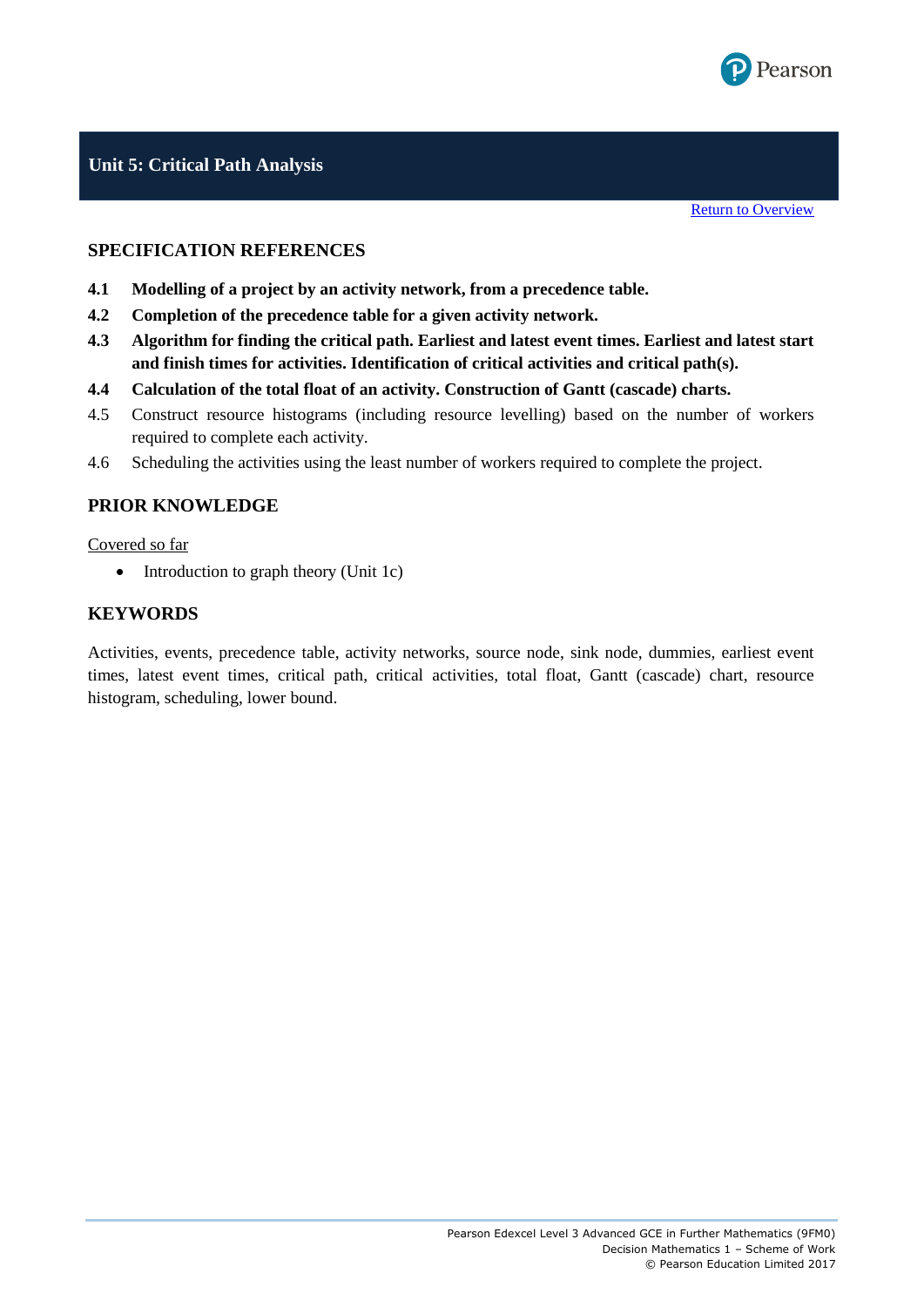

# **5a. Activity networks; precedence tables (4.1) (4.2)**

By the end of the sub-unit, students should:

- **be able to model a project by an activity network from a precedence table;**
- **be able to complete a precedence table from a given network;**
- **understand the use of dummies.**

# **TEACHING POINTS**

There are lots of relevant examples of projects that will be familiar to students. This section is about dividing the amount of work up into tasks and then ordering these tasks in a deliberate way. Students need to follow a systematic approach and use clear labelling.

Introduce a project such as a referendum or general election – what tasks have to be completed to ensure that the results can be published within 24 hours of the ballot closing? Ask students to come up with as many tasks as they can and use their responses to introduce the concepts of dependencies (voting can't start until the ballot boxes are in place).

Lead students to drawing a table to identify dependencies, and then discuss how complex the table would become in large projects.

The duration of each task is not yet required, but it will be in the next section so mention it here.

When formalising precedence tables, show that only immediate dependence is shown in the table, and that we only include activities that are not already written down.

It is often tricky to get the layout of activity networks correct first time; students should draw in pencil and be prepared to rub out! Key points for activity networks are:

- they are a visual representation of the project
- only *activity on arc* networks will be used the activities are represented by the arcs, and the completion of the activities, called events, are shown by nodes
- each arc is labelled with letters and arrows, and is a straight line
- $\bullet$  start with the source node (labelled 0), finish with the sink node
- there should only be one end point.

Students often find dummies difficult; they should understand that a dummy carries no weight (no time or cost) and that its direction is important. Exam questions frequently ask what the purpose of a specific dummy is, so this should be carefully explored.

# **OPPORTUNITIES FOR REASONING/PROBLEM SOLVING**

Students should formulate their own project e.g. organising the prom, applying for university etc. and list the activities in a precedence table and draw up an activity network.

Students should be able to answer questions about activity networks, such as 'what activities that must have finished before X can start?' or 'what is the only activity that Y does not depend on?'.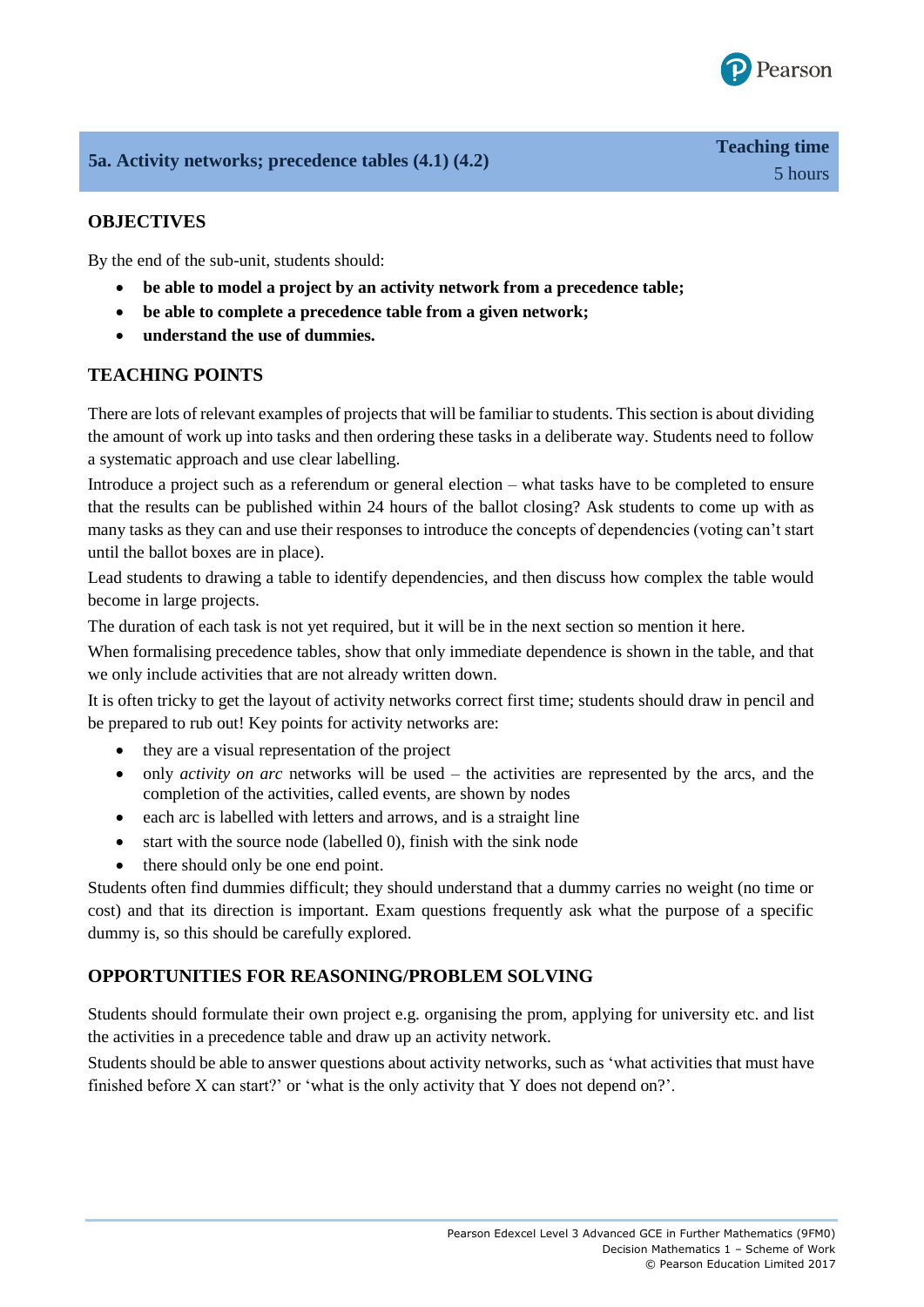

# **COMMON MISCONCEPTIONS/ EXAMINER REPORT QUOTES**

Common errors in exams include: using activity on vertex; lack of arrows (particularly serious on dummy arcs); not having a single start and a single finish; and incorrect dummies.

Students are encouraged to produce a rough, and then a neat version of their network in an exam, as it is very difficult to draw a clear diagram on the first attempt. When constructing a clear diagram, students should check carefully that they have one start and one finish, the required number of dummies (if stated), and all activities present.

#### **NOTES**

Activity on arc will be used. The use of dummies is included.

In a precedence network, precedence tables will only show immediate predecessors.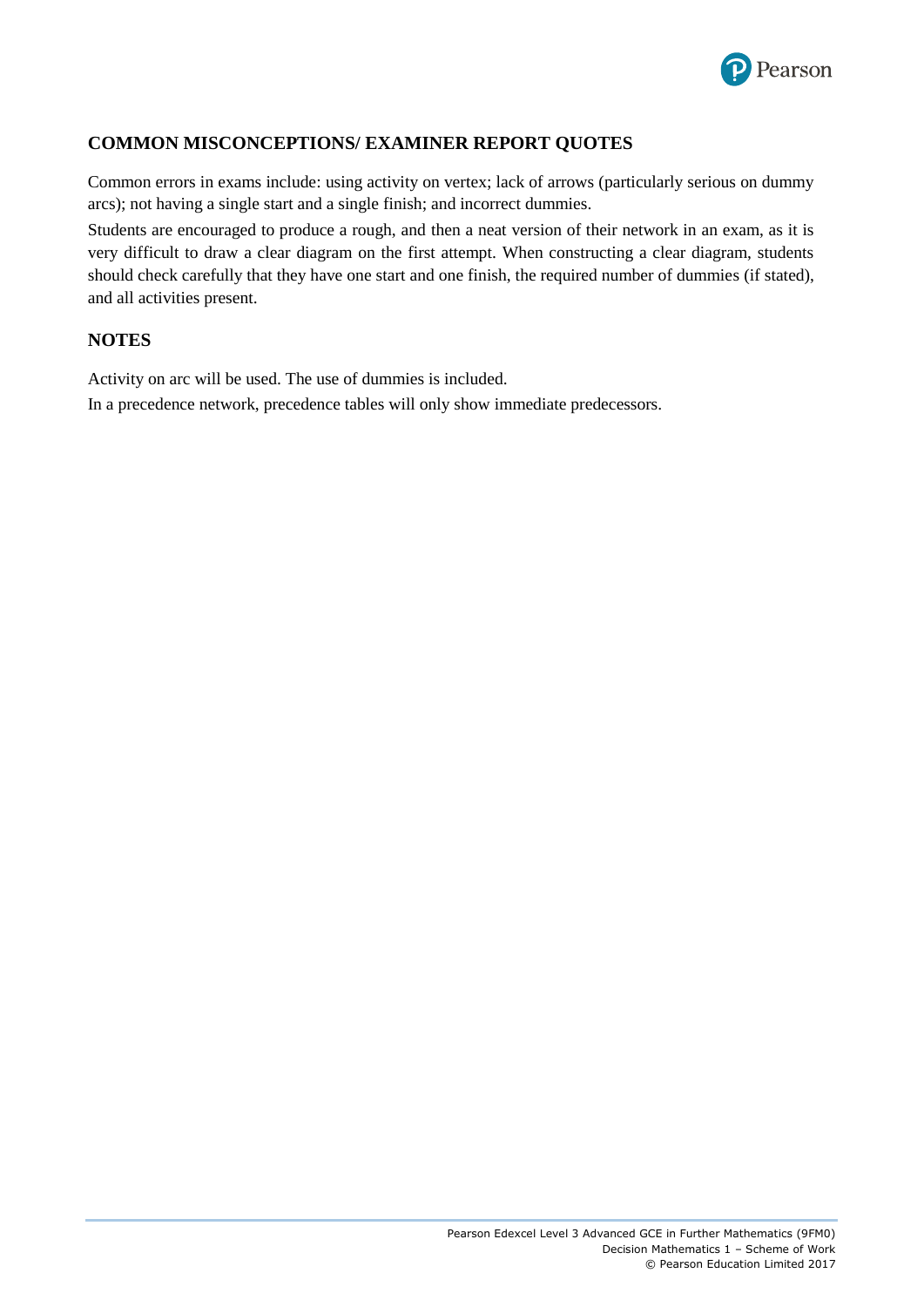

# **5b. Critical path algorithm; earliest and latest event times (4.3)**

# **OBJECTIVES**

By the end of the sub-unit, students should:

- **know how to carry out a forward pass and backward pass using early and late event times;**
- **be able to interpret and use dummies;**
- **be able to identify critical activities and critical paths.**

# **TEACHING POINTS**

Adapt the activity networks to include the duration of each activity. Explain early and late event times, and forward and backward passes using a fairly simple project, like planning and delivering an assembly. Students find these times difficult if the projects are abstract or if they are presented with only a part of an activity network.

Dummies need careful attention here, as students sometimes forget that they carry no weight.

Students should be able to identify critical activities and critical paths.

# **OPPORTUNITIES FOR REASONING/PROBLEM SOLVING**

Choose examples where there is more than one critical path, and some where an activity connecting two critical events isn't a critical activity.

Explore early and late event times and list each activity's earliest and latest start and finish times. Examine the effect of increasing the duration of a critical activity.

# **COMMON MISCONCEPTIONS/ EXAMINER REPORT QUOTES**

Dummy activities can cause problems for students when calculating early and late times.

# **NOTES**

Some students may easily confuse the working methods used here with those used in Dijkstra's algorithm.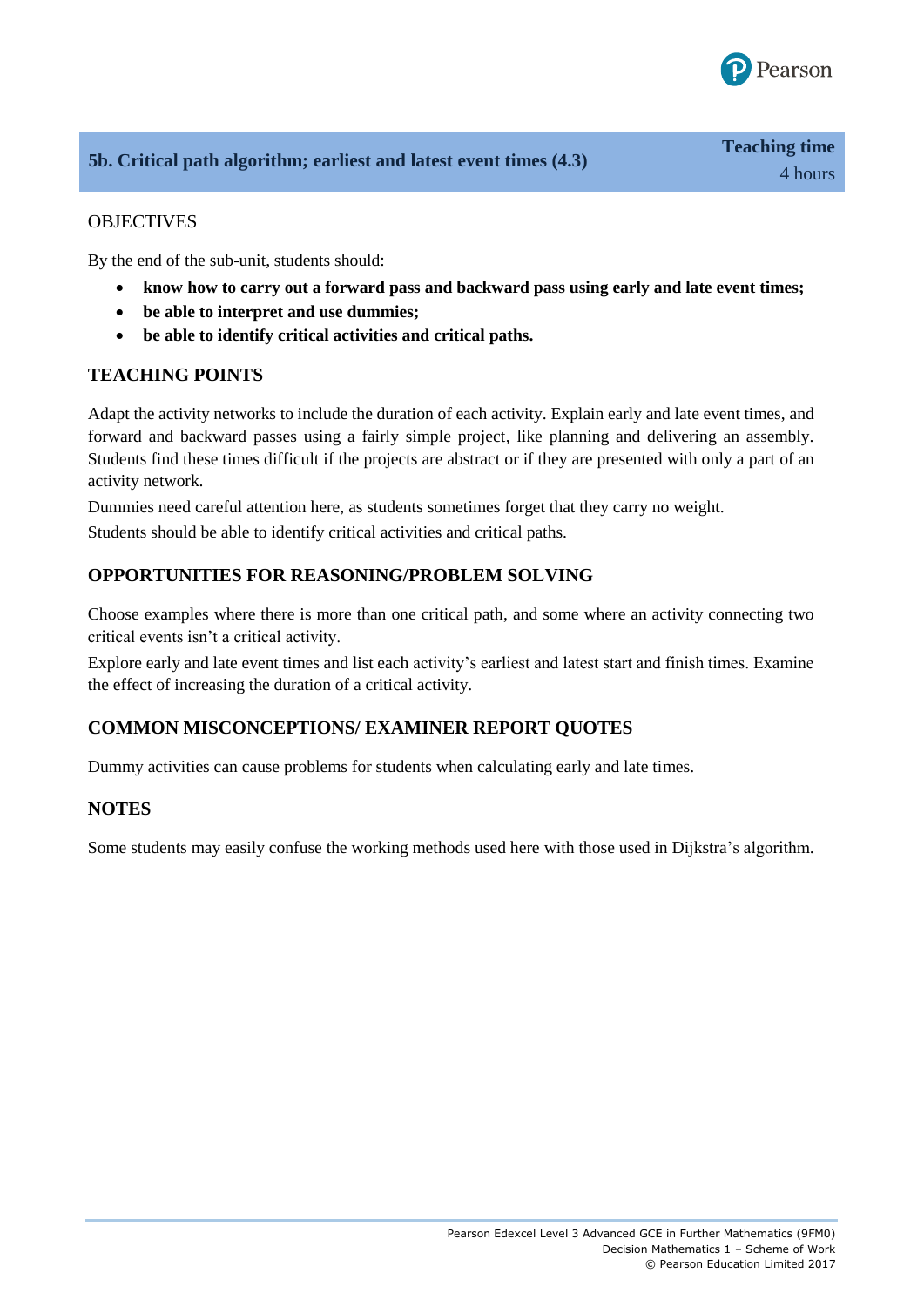

# **5c. Total float; Gantt charts (4.4)**

# **OBJECTIVES**

By the end of the sub-unit, students should:

- **know how to determine the total float of activities;**
- **be able to construct and interpret Gantt (cascade) charts.**

# **TEACHING POINTS**

Define the total float and then use the formula

Total float  $=$  latest finish time  $-$  duration  $-$  earliest start time

Explain how a Gantt (cascade) chart provides a graphical way of representing the range of possible start and finish times for all activities on a single diagram. It is often easiest to construct with the critical activities running in a single line along the top of the chart.

Ensure that students can read the scale showing elapsed time.

Students can then use Gantt charts to identify which activities *must* be happening or *could* be happening at any stage during the project.

# **OPPORTUNITIES FOR REASONING/PROBLEM SOLVING**

Begin investigating the minimum number of people (workers) needed to complete the project in the minimum time. As well as asking which activities must be happening at any given time, look at how many workers that would entail. What if an activity required more than one worker?

#### **COMMON MISCONCEPTIONS/ EXAMINER REPORT QUOTES**

Floats can cause problems – as indicated by the following comments:

"Most students gained full marks, showing the three numbers used in the calculation of each of the floats. Some just stated the value of each float, losing two of the three marks."

"Many calculated the floats correctly and showed the three numbers they used to calculate each float as requested, others wasted time creating a table of all the early and late start and finish times and the durations, for all activities, but then did not indicate which numbers they had used to find the floats and so lost marks."

"A number thought that a zero float was a consequence of the early and late times being the same. Many used 'flow' instead of 'float', many confused event and activity and arc with node."

"Many incorrect total float calculations were seen, candidates MUST show their working here if they are to gain full credit. As always a few candidates found the sum of their total floats."

Students should be reminded of the need to present their diagrams clearly; many Gantt charts can be extremely difficult to read – e.g. the line between the activity and its float is not always clear, or floats are frequently very faint. It would be advisable for candidates to check to see if their diagrams include all the activities and to re-check the precedences of their activities when they have finished their diagrams.

When using a cascade chart to determine a lower bound, students need to state both the time they are looking at and the activities that must be happening then.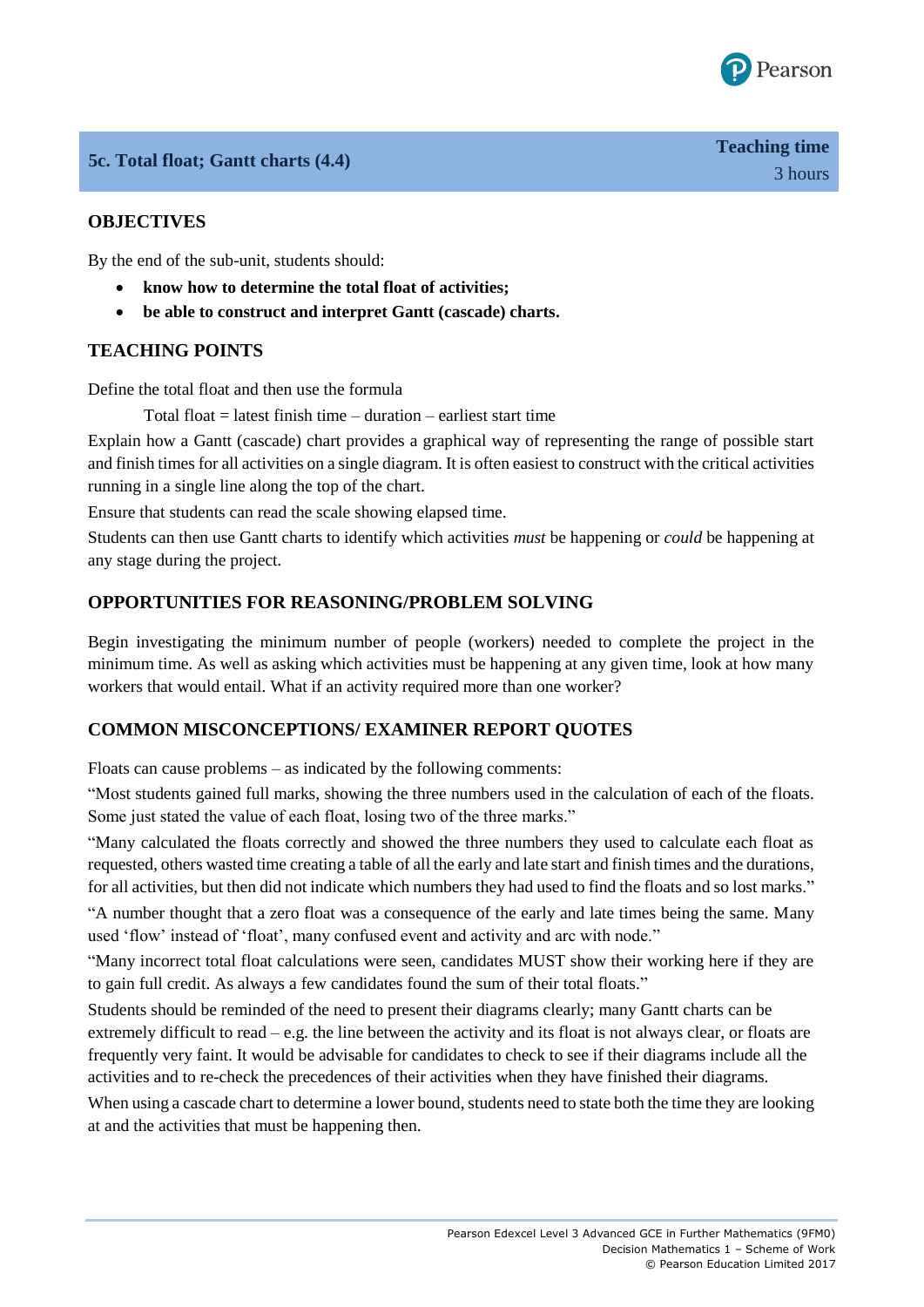

Many students struggle to interpret the "time" on the scale for a Gantt chart in the context of the question. For example, if the time referred to is days, note that "time 0-1" is the same as "day 1", and that "time 0.5" would be midday on day 1. It is therefore often safer to refer to time unless context is specifically requested.

#### **NOTES**

Gantt charts show the degree of flexibility in the timing of each activity however they do not show the dependencies – students should read Gantt charts alongside either a dependency table or the activity network. Alternatively, vertical lines can be introduced to represent dependencies.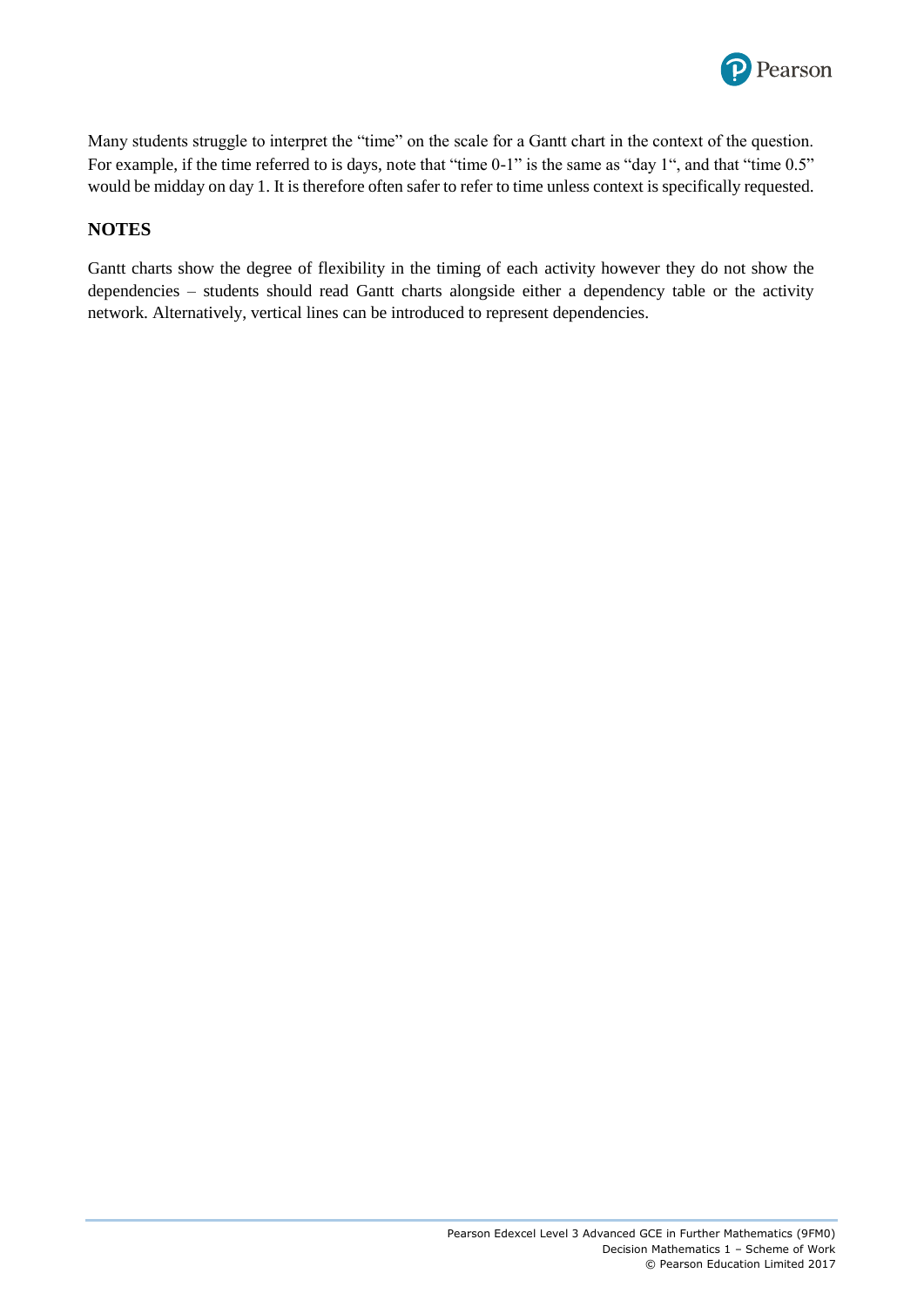

# **5d. Resource histograms (4.5)**

# **OBJECTIVES**

By the end of the sub-unit, students should:

- be able to draw and interpret resource histograms;
- be able to level resource histograms.

# **TEACHING POINTS**

Gantt charts showing activities against a time line can be adjusted using the float times to make the resources more efficient.

Use a simple example, for example:

A project has one worker assigned to the critical path, duration 4 weeks. There are 3 further activities to schedule each with a duration of a week, with no dependencies.

Ask students to sketch as many Gantt charts as they can for this project. For each Gantt chart, construct a resource histogram and introduce the notion of levelling the resource histogram. Discuss situations where this may be required.

#### **OPPORTUNITIES FOR REASONING/PROBLEM SOLVING**

Schedule activities using early start times and then using late start times. For each schedule construct a resource histogram and decide what situation each would be best suited for, e.g. cost of overall project, shortest project time etc.

#### **COMMON MISCONCEPTIONS/ EXAMINER REPORT QUOTES**

Students should be aware that a resource histogram "builds" vertically up from the *x*-axis, so has no 'holes' in the middle of it and also has no blocks hanging out over gaps.

#### **NOTES**

The number of workers required to complete each activity of a project will be given.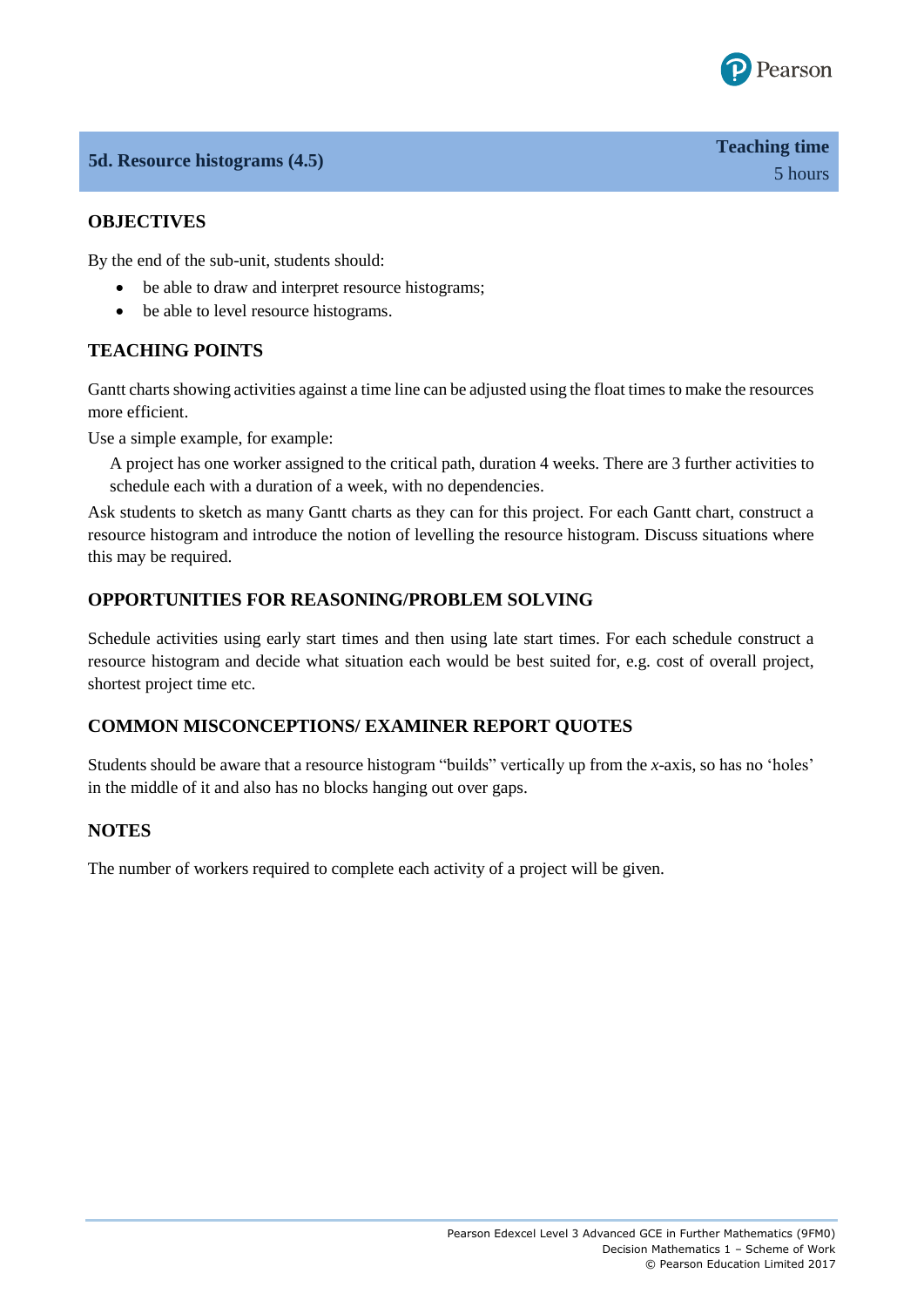

# **5e. Scheduling (4.6)**

# **OBJECTIVES**

By the end of the sub-unit, students should:

- be able to construct a scheduling diagram;
- be able to interpret and modify schedules to meet requirements.

# **TEACHING POINTS**

Since there is no scheduling algorithm, this section is best learnt using lots of different examples. Students could be asked to draw up a schedule with different objectives, for example:

- to finish in the critical time with the minimum number of workers
- to find the minimum completion time with a set number of workers
- to schedule all activities at their earliest start times and determine the number of workers
- to schedule all activities at their latest start times and determine the number of workers.

Typically if there is a choice of tasks for a worker, we assign the one with the lowest value for its latest finish time.

Students should be able to calculate the lower bound (always round up), but be aware that the calculation does not take any overlap of activities into account.

#### **OPPORTUNITIES FOR REASONING/PROBLEM SOLVING**

Use one activity network and ask students to schedule the activities given different objectives – lowest cost, shortest time, fewest workers etc. Compare the solutions to the lower bound calculation in each case.

#### **COMMON MISCONCEPTIONS/ EXAMINER REPORT QUOTES**

Students may have difficulties explaining results and conclusions (such as why the number of workers needed is X) convincingly. Arguments need to be specific and state correct details.

Common errors include not using their cascade charts as directed, offering vague arguments, errors in duration and precedence, and confusing Gantt and scheduling diagrams.

#### **NOTES**

After completing a scheduling diagram, it is worth checking that all the dependency conditions for the activities are satisfied.